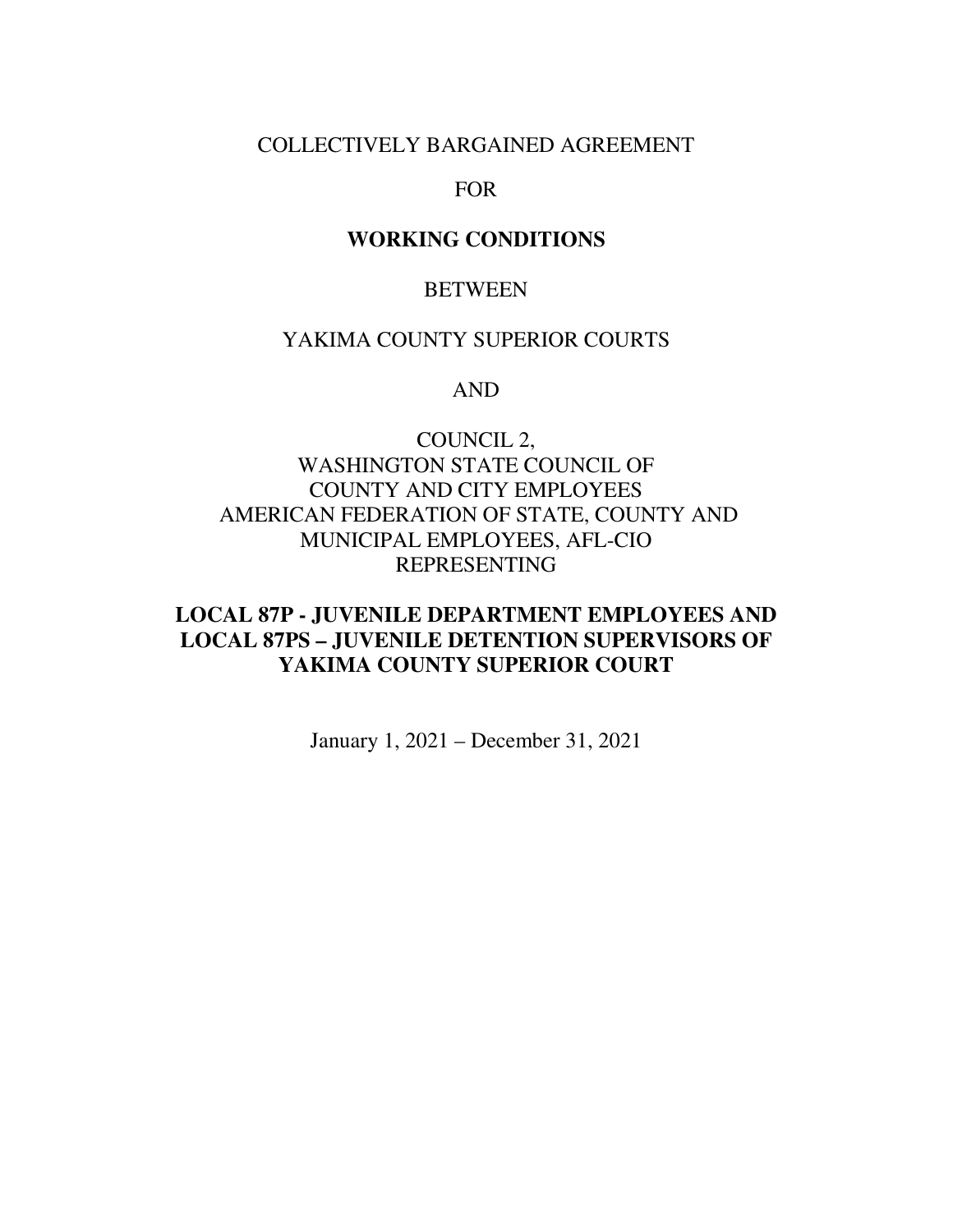| ARTICLE 11 - PAID TIME OFF (PTO) AND SICK LEAVE/EXTENDED SICK LEAVE15 |  |
|-----------------------------------------------------------------------|--|
|                                                                       |  |
|                                                                       |  |
| ARTICLE 14 - DETENTION REQUIRED TRAINING/TESTING/APPEARANCES 18       |  |
|                                                                       |  |
|                                                                       |  |
|                                                                       |  |
|                                                                       |  |
|                                                                       |  |
|                                                                       |  |
|                                                                       |  |

# **Table of Contents**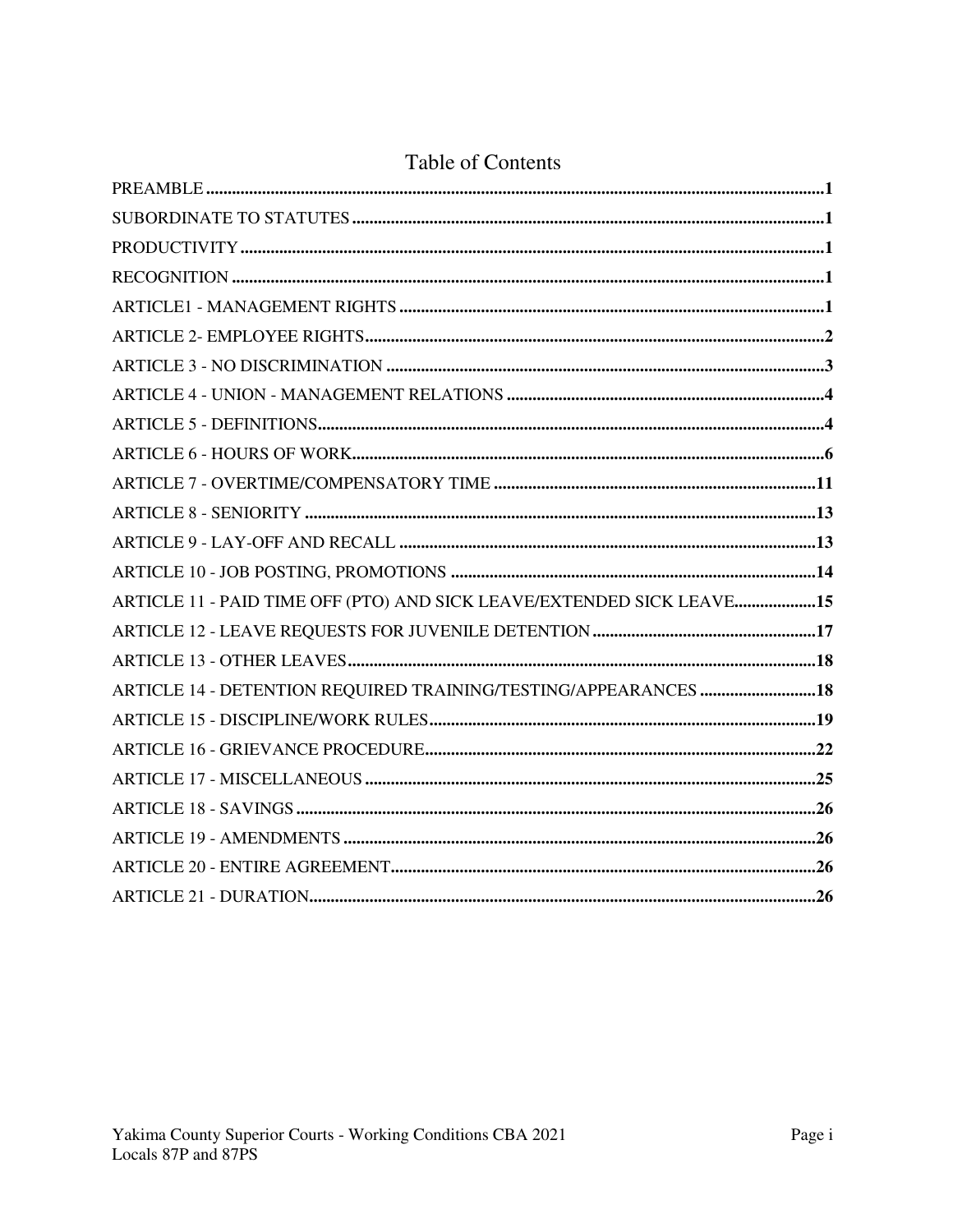#### **PREAMBLE**

This Agreement entered into by the County of Yakima, specifically, Yakima County Courts, hereinafter referred to as the Employer, and Council 2, of the Washington State Council of County and City Employees, representing, Local 87P and 87PS of the American Federation of State County and Municipal Employees, AFL-CIO, referred to as the "Union," has as its purpose the promotion of harmonious relations between the Employer and the Union, the establishment of an equitable and peaceful procedure for the resolution of differences, and the establishment of employment working conditions.

#### **SUBORDINATE TO STATUTES**

This Agreement shall be subordinate to the ordinances, resolutions, and regulations governing the Employer and to the statutes of the State of Washington. However, an ordinance relating directly to working conditions, insofar as it applies to employees covered by this Agreement, may not be changed during the term of the Agreement unless the Employer notifies the Union of the change and, upon request of the Union, negotiates concerning the change.

#### **PRODUCTIVITY**

The Employer and the Union agree to work together to meet the production requirements of each department, to provide the public with efficient and courteous service, to encourage good attendance of employees, and to promote a climate of labor relations that will aid in achieving a high level of efficiency.

#### **RECOGNITION**

The Employer recognizes the Union as the exclusive collective bargaining agent for all regular full time, regular part time, and probationary supervisors employees of the Juvenile Justice Departments of the Yakima County Superior Court, excluding Administrators, Managers, confidential employees, and Superior Court Supervisors of the Employer for which the Union has been certified in Labor and Industries Case S.K.-1447 and S.K.-1364 as collective bargaining representatives as provided by RCW 41.56, Public Employee's Collective Bargaining Act.

**Detention Supervisors Only:** The Employer recognizes the Union as the exclusive collective bargaining agent for regular full-time and probationary supervisors of Yakima County Juvenile Detention. The Union has been certified in Public Employment Relations Commission Case #19924-E-05-3115 as collective bargaining representatives as provided by RCW 41.56, Public Employee's Collective Bargaining Act.

#### **ARTICLE 1 - MANAGEMENT RIGHTS**

1.1 The Union recognizes the prerogative of the Employer to operate and manage its affairs in all respects in accordance with its responsibilities, lawful powers, and legal authority. All matters not expressly covered by the language of this Agreement, or other written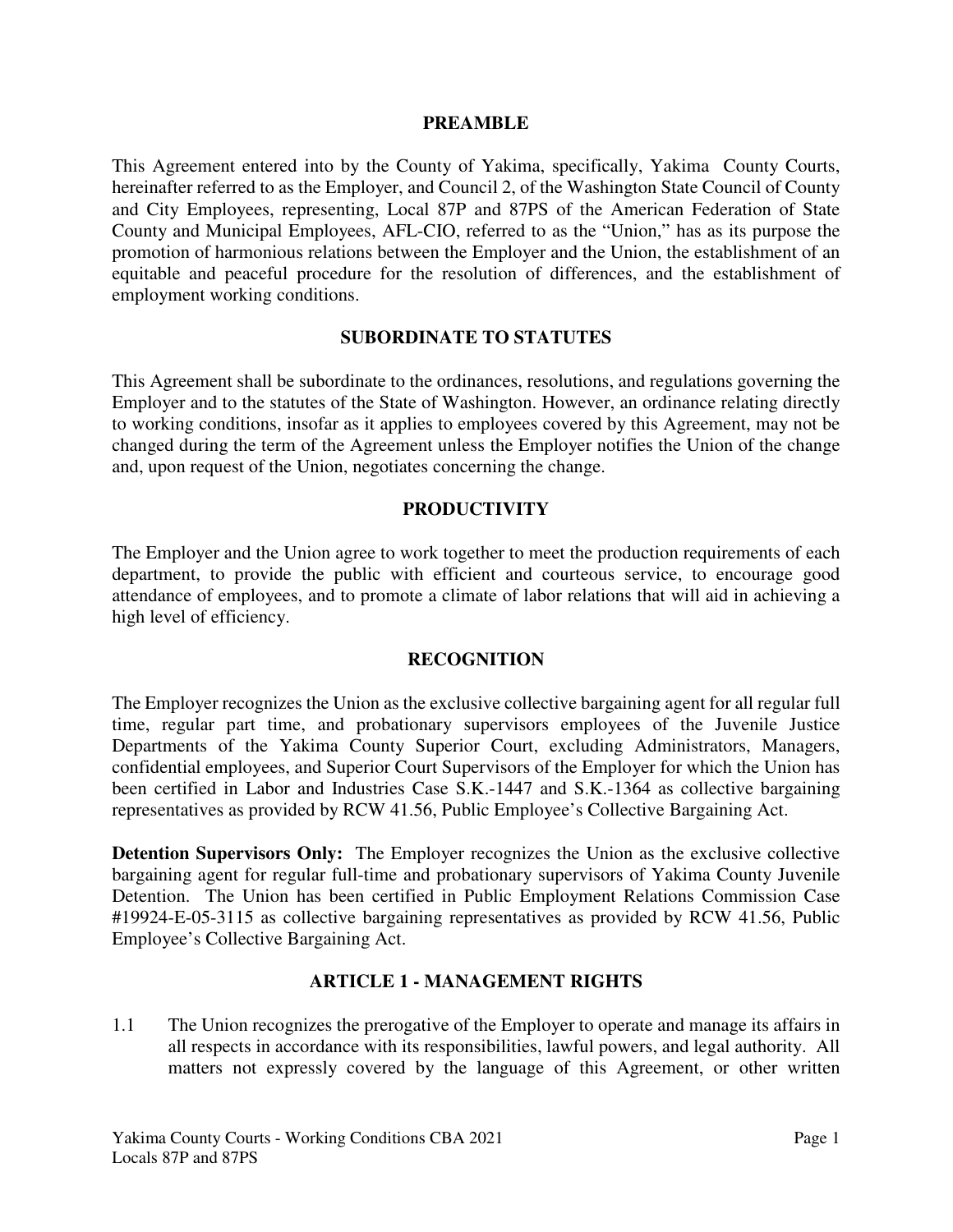agreements with the Union, shall be administered by the Employer in accordance with the Employer's prerogative.

- 1.2 The Employer's prerogatives include, but are not limited to, the following matters:
	- A. The right to establish lawful work rules and procedures.
	- B. The right to schedule work and overtime work, and the time, place, methods and processes by which the work is to be performed in a manner most advantageous to the Employer.
	- C. The right to hire, transfer, lay off and promote employees as deemed necessary by the Employer in accordance with the provisions of this Agreement
	- D. The right to discipline, suspend or discharge an employee for just cause in accordance with the provisions of this Agreement.
	- E. The right to determine the size and composition of the work force and to assign employees to work locations and shifts.
	- F. The right to assign employees incidental duties connected with operations, not enumerated in job descriptions.
	- G. The right to take actions as may be necessary to carry out Employer services in emergencies.
- 1.3 Nothing in this Agreement shall be interpreted to detract from or circumscribe the trust placed in the Yakima County Judges, and the rights and obligations owed by them to the electorate.
- 1.4 Notwithstanding any other provisions of this Agreement, the Employer may take actions necessary to comply with the Americans with Disabilities Act.

# **ARTICLE 2 - EMPLOYEE RIGHTS**

### 2.1

A. Pursuant to their Weingarten and Loudermill rights, employees may request the presence of a union representative at any meeting between Management and the employee if the meeting is called for disciplinary reasons. The unavailability of the union representative shall not delay the meeting for more than three (3) days. The union representative's absence shall not impede, delay, or preclude immediate action by Management as allowed by Article 15 on Discipline and Work Rules. Questioning of an employee during a Weingarten meeting shall be recorded, subject to mutual agreement. Upon request, a copy of any recording made during the Weingarten interview shall be provided to either party.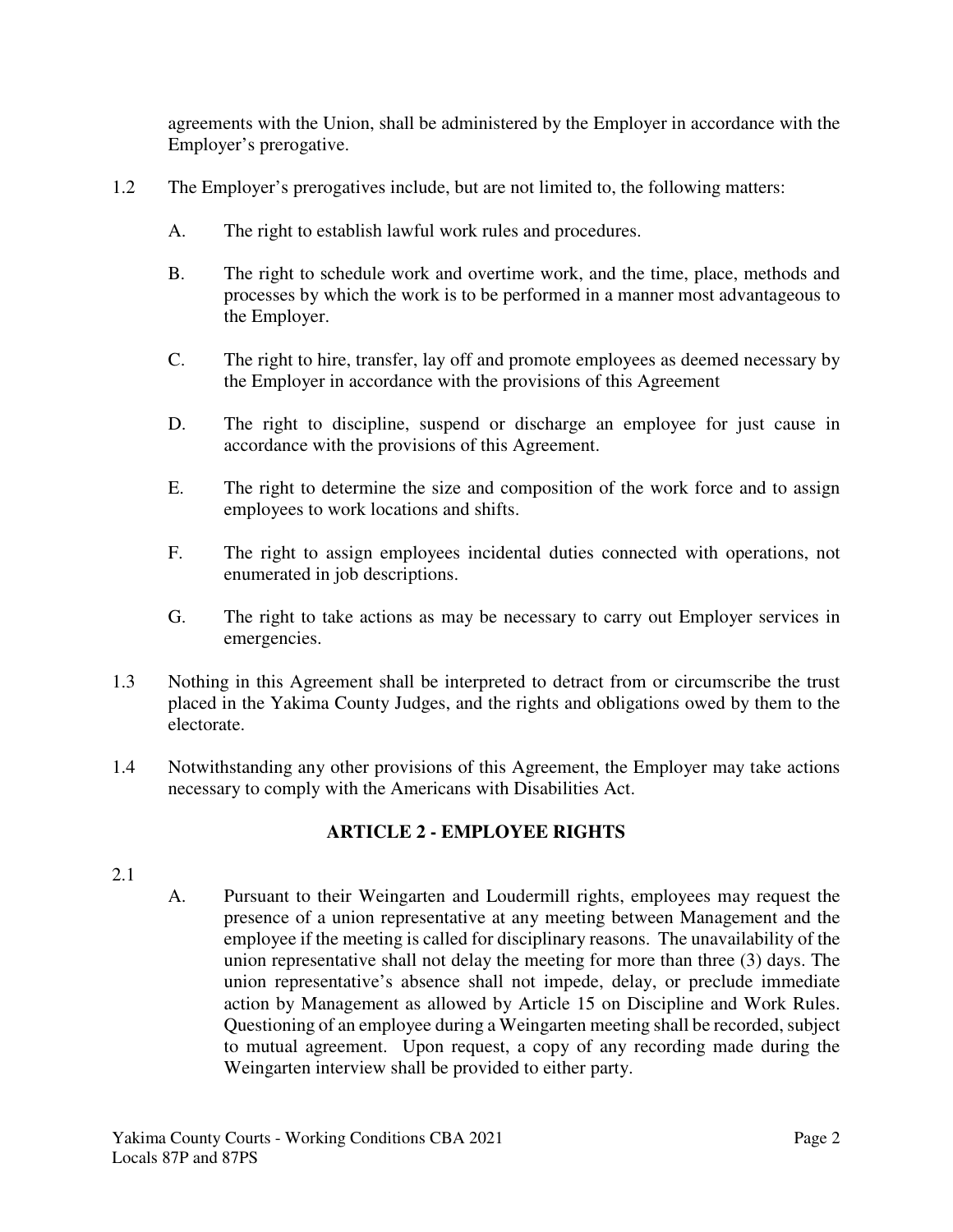- B. An employee shall be given the opportunity to sign evaluative and disciplinary materials placed in the employee's personnel file to show that the employee has read the material.
- C. Employees have the right to attach rebuttals to any evaluative and disciplinary materials in their personnel file.
- D. Employees shall take the initiative to schedule a meeting with Department of Human Resources staff to purge outdated materials from their personnel file.
- 2.2 Employees have the right to examine their personnel file as is maintained by the Yakima County Human Resources Department. An authorized representative of the Union may examine an employee personnel file if the employee so authorizes in writing. A copy of any material placed into an employee's file relating to job performance or personal character shall be given to the employee.
- 2.3 Safe and healthful working conditions are recognized as mutually beneficial to employees and Employer. Employees may report what they believe to be an unsafe and unhealthy working condition to Management or to the Central Safety Committee. Management shall investigate and report the results of investigations of alleged unsafe working conditions to the Central Safety Committee.
- 2.4 The Employer shall post a complete set of work rules on the County's internal employee website. Work rules, policies and procedures specific to Superior Court may also be circulated to employees by the Superior Court Director. Employees shall familiarize themselves with the rules. If the Employer proposes to change existing rules or add new rules, the Employer shall give notice to the Union of the proposed changes or additions and provide a reasonable opportunity for the Union to request a labor/management meeting to discuss the proposal. Employees will be given at least seven days notification prior to a new rule becoming effective. A change in work rules is significant if it affects hours of work, working conditions, benefits, or if violation of the changed work rule could result in a person being subjected to discipline. The Employer may adopt new or amended rules without notice to the union in the event of a bona fide emergency.
- 2.5 Any complaint involving the application of new or existing rules or the collective bargaining agreement shall be resolved through the grievance procedure. Any employee within the bargaining unit who may feel aggrieved may seek remedy by the grievance procedure provided in this Agreement.

# **ARTICLE 3 - NO DISCRIMINATION**

3.1 There shall be no discrimination by the Employer or the Union against any employee or applicant for employment on account of membership or non-membership in the Union, race, religion, creed, sex, color, national origin, age, marital status, sensory, mental or physical handicap or sexual orientation unless based upon a bona fide occupational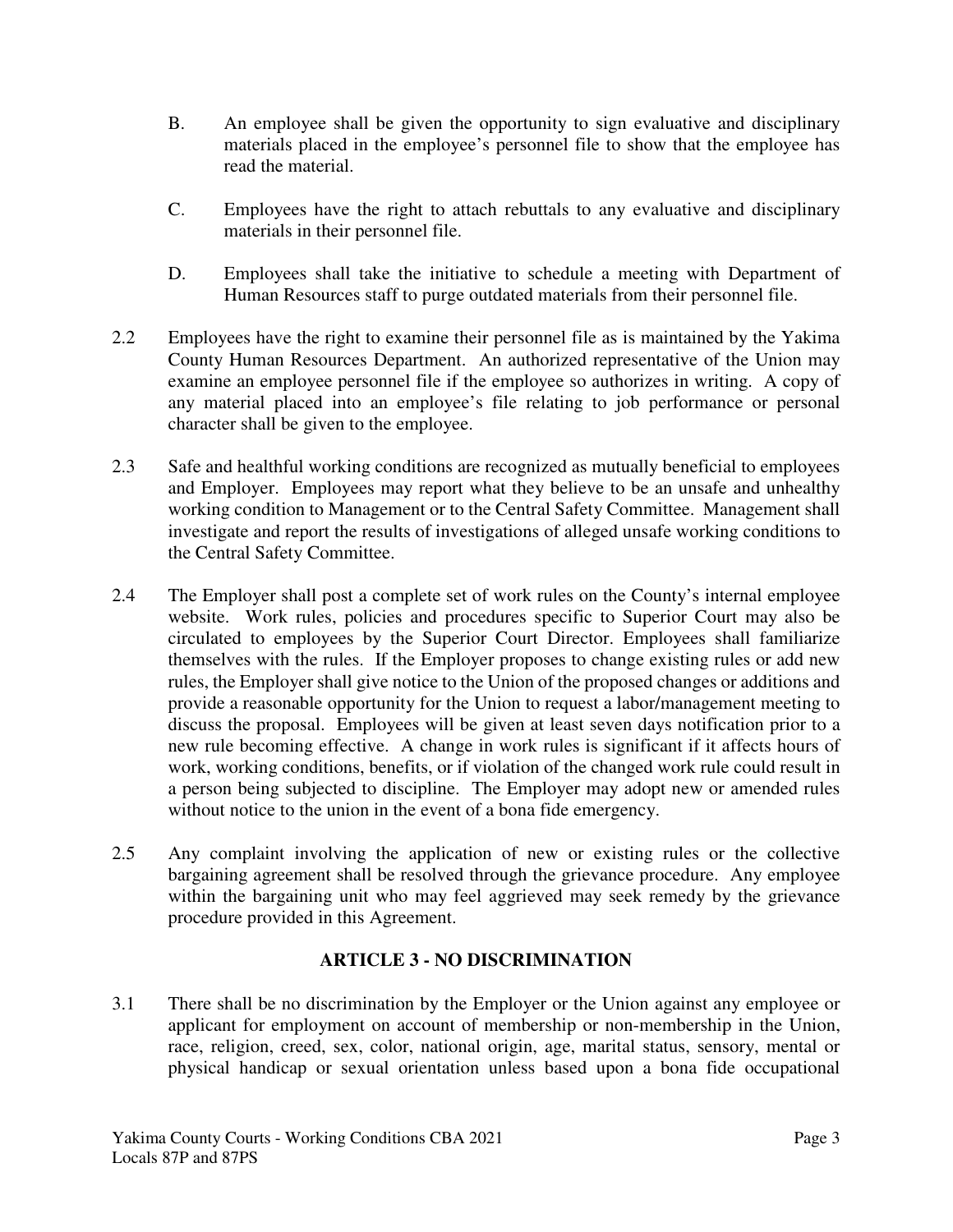qualification. No employee will be required to make a contribution to a political party or to a candidate for political office.

# **ARTICLE 4 - UNION - MANAGEMENT RELATIONS**

- 4.1 All collective bargaining with respect to hours and general working conditions shall be conducted by authorized representatives of the Union and authorized representatives of the Employer.
- 4.2 Agreements reached between the parties to this Agreement shall become effective only when signed by designated representatives of the Union and the Employer.
- 4.3 Labor management meetings may be scheduled, at which time matters involving hours and working conditions affecting employees covered by this Agreement will be discussed.
	- A. Meetings may be scheduled at a mutually agreeable time, but not later than fifteen working days from the date of request for a meeting. Requests shall be in writing and contain the items at issue. The request shall be sent to the Superior Court Director with a copy to the Presiding Judge or his or her designee.
	- B. Prior to the meeting, a written agenda shall be prepared by the party requesting the meeting. The agenda may be supplemented by additions made by the other party. The Employer shall furnish the Union with a copy of the final agenda three working days prior to the date of the meeting, when practicable.
	- C. Disposition of matters covered in a labor management meeting shall not contradict, add to, or otherwise modify the terms and conditions of this Agreement.
	- D. The Employer may require that the meeting be held during non-working hours.
- 4.4 Bulletin Board: The Employer agrees to furnish and maintain a suitable bulletin board, in a convenient location, to be used by the Union for sanctioned union notices only.

# **ARTICLE 5 - DEFINITIONS**

- 5.1 The following definitions apply throughout the Agreement unless the context indicates another meaning:
	- A. Anniversary Date: Original entry date into County Service as adjusted by leave without pay or break in service.
	- B. Discharge/Dismissal: The termination of employment of an employee by the Employer.
	- C. Employees defined as follows: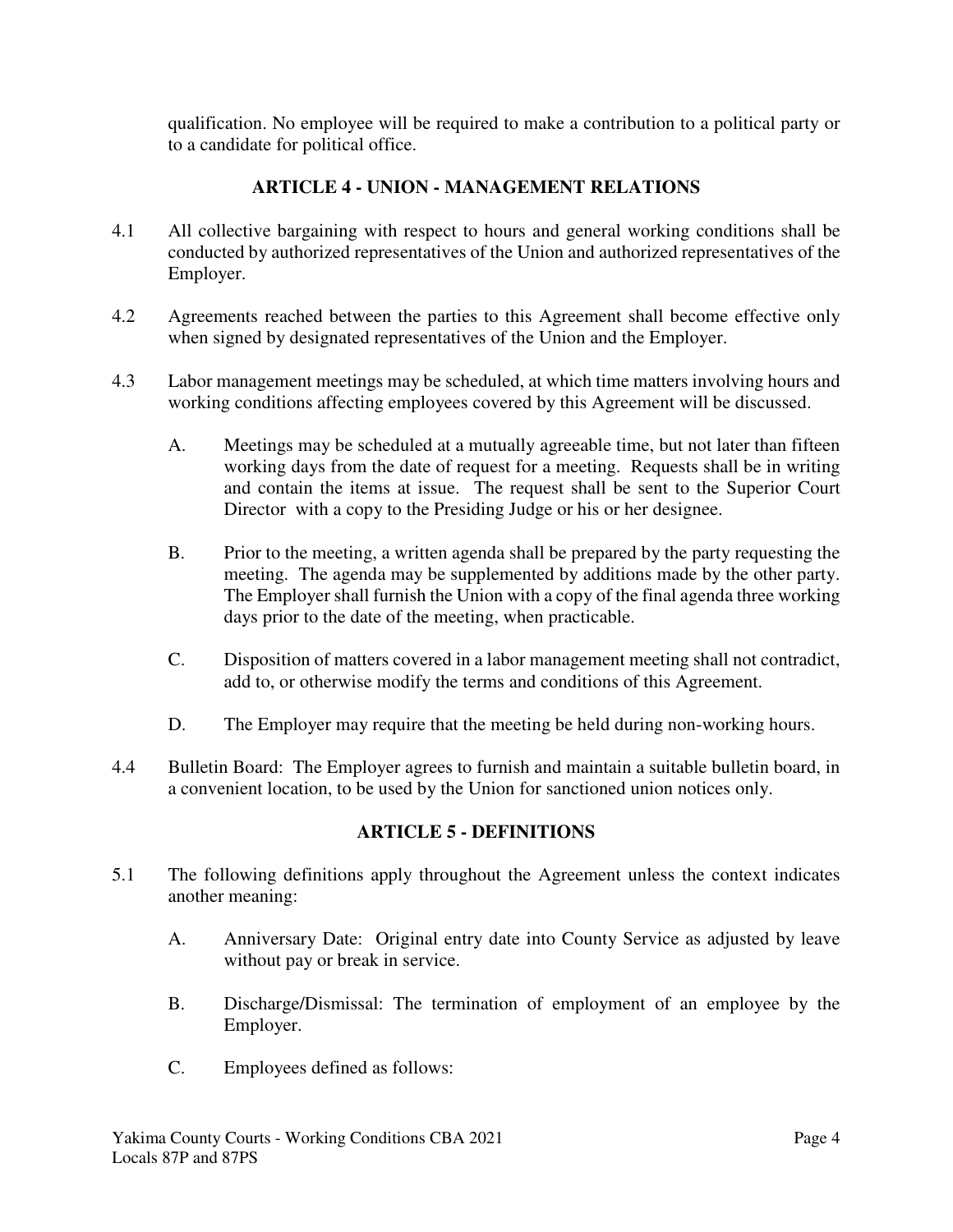1) Regular Full-Time: An employee employed in a position other than Juvenile Corrections Officer (hereinafter, JCO) shall be considered a regular full-time employee if he or she performs bargaining unit work on a full-time basis (37.5 to 40) hours per week and has successfully completed a probationary period.

**Detention Staff Only:** An employee employed as a JCO shall be considered a regular full-time employee if he or she performs bargaining unit work, is regularly scheduled to work 36 to 48 hours per week, and has successfully completed a probationary period.

- 2) Regular Part-Time Twenty (20) hours and over: Employees who perform bargaining unit work on a scheduled basis, for twenty (20) hours or more per week but less than full-time and who have completed a probationary period.
- 3) Regular Part-Time less than twenty (20) hours: Employees who perform bargaining unit work for less than twenty (20) hours per week on a scheduled basis or for a sufficient period of time during each week to demonstrate a substantial and continuing interest in employment.
- 4) Extra Help: Employees who work for a period of less than five months during a calendar year, less than 650 hours per calendar year intermittently, or in a temporary assignment up to a year in projects with an end in sight, during the absence of a regular employee or when employment is necessitated by work load peaks. This category is inclusive of student, casual, and seasonal employees. Extra Help employees are not in the bargaining unit and are not covered by this Agreement. Extra Help employees are covered by the County Extra Help Policy.
- 5) **Detention Acting Supervisors Only:** A JCO selected to perform Supervisory duties in the absence of a full-time Supervisor. Acting Supervisors are working and paid out of class pay while conducting their supervisory duties.
- D. Position: A group of duties and responsibilities normally assigned to an employee.
- E. Probationary Period: The trial period of employment following appointment to a position shall continue for twelve (12) months unless sooner terminated. The probationary period for JCOs is twelve (12) months or successful completion of the applicable Academy, whichever is later. The Employer may extend the probationary period by up to two months or whatever time period is necessary for successful completion of the applicable Academy, and the Union will be notified by the Employer. Probationary employees are subject to termination without just cause and without any recourse.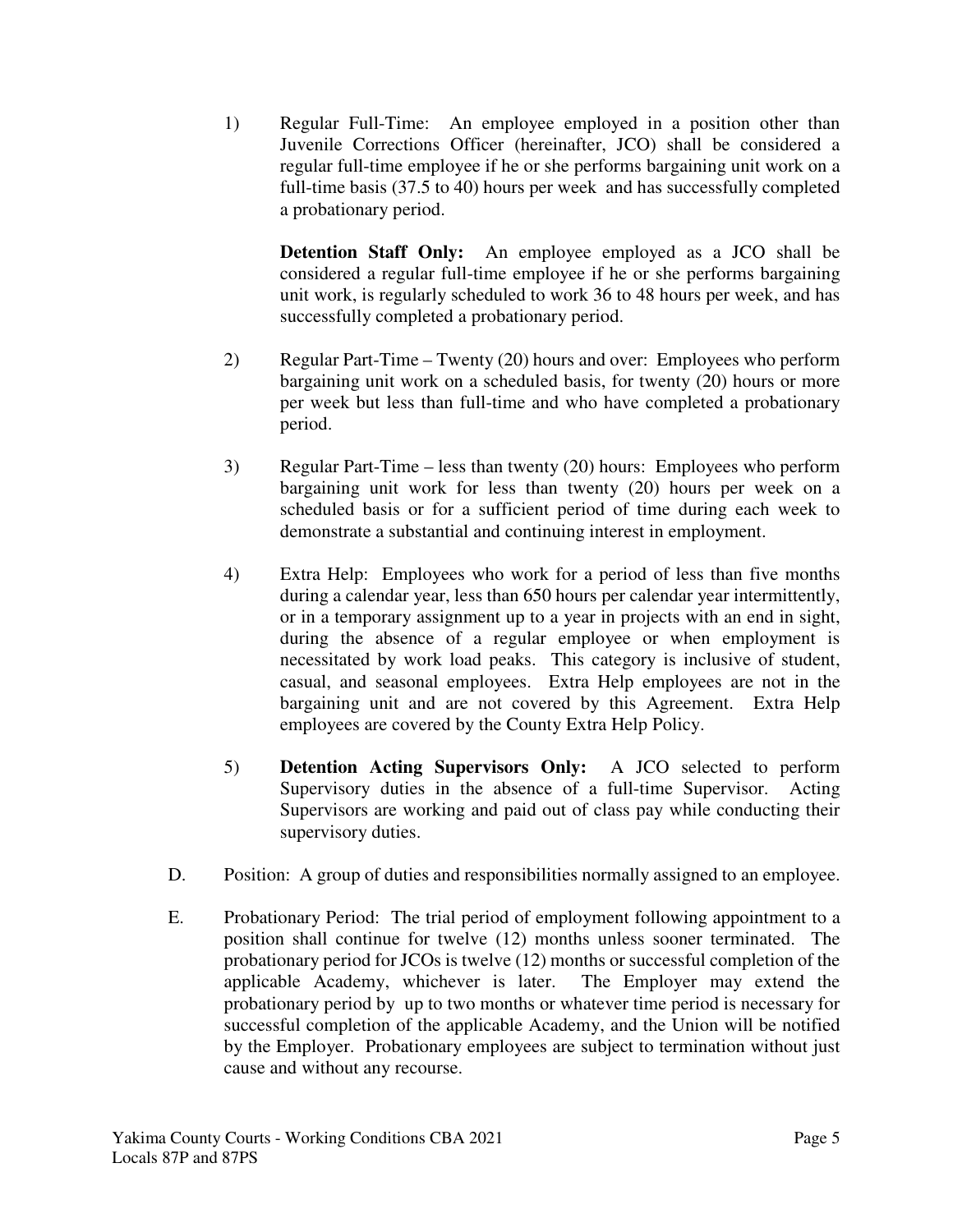1) JCOs shall serve a twelve (12) month or longer probationary period subject to the provisions above.

# **Detention Supervisors Only:**

- 1) Juvenile Detention Supervisors shall serve a twelve (12) month probationary period.
- 2) Juvenile Detention Supervisors with a minimum of 250 hours of Acting Supervisor experience shall serve a six (6) month probationary period.
- 3) Probationary Juvenile Detention Supervisors are subject to termination without just cause and without any recourse.
- F. Senior Manager: A term referring to the Juvenile Court Senior Manager.

# **ARTICLE 6 - HOURS OF WORK**

- 6.1 Regular Hours: The regular hours of work each day shall be consecutive except for interruptions for rest and lunch periods. References to consecutive hours of work in the balance of this Article shall be construed to include rest and lunch periods.
- 6.2 Work Week: The regular work week shall consist of five consecutive work days, Monday through Friday, inclusive; provided, however, if it is determined by the Employer involved, that a need exists for a change in the work schedule of certain employees within certain departments, the regular work week may be established to consist of four consecutive work days.
- 6.3 Work Day/Shift, General: The Employer shall exercise its prerogative in determining the number of hours to be worked in each work day. Regular hours may be varied in accordance with the different work requirements of certain departments. The options for consecutive hours of work include; seven and one-half consecutive hours of work, eight consecutive hours of work, ten consecutive hours of work, or, in the case of JCOs, twelve consecutive hours of work within the twenty-four-hour detention workday.
- 6.4 12-Hour Shift for JCOs: JCOs are "law enforcement personnel" for purposes of Section 7(k) of the FLSA. The utilization of a work schedule for JCOs comprised of 12-hour shifts shall be in accordance with rights and requirements of Section 7(k). The implementation of a 12-hour work shift for JCOs shall be determined, by the Employer with input from the Union through labor management meeting for discussion of operational efficiency, with the understanding that the Employer has the final say about whether or not to continue 12- Hour Shift. The Employer shall determine its needs for continuous operations of its Juvenile Detention facility.
	- 6.4.1 A work schedule for JCOs comprised of 12-hour shifts, each workday shall be comprised of two shifts, the first of which shall begin at 6:00 a.m. and shall end at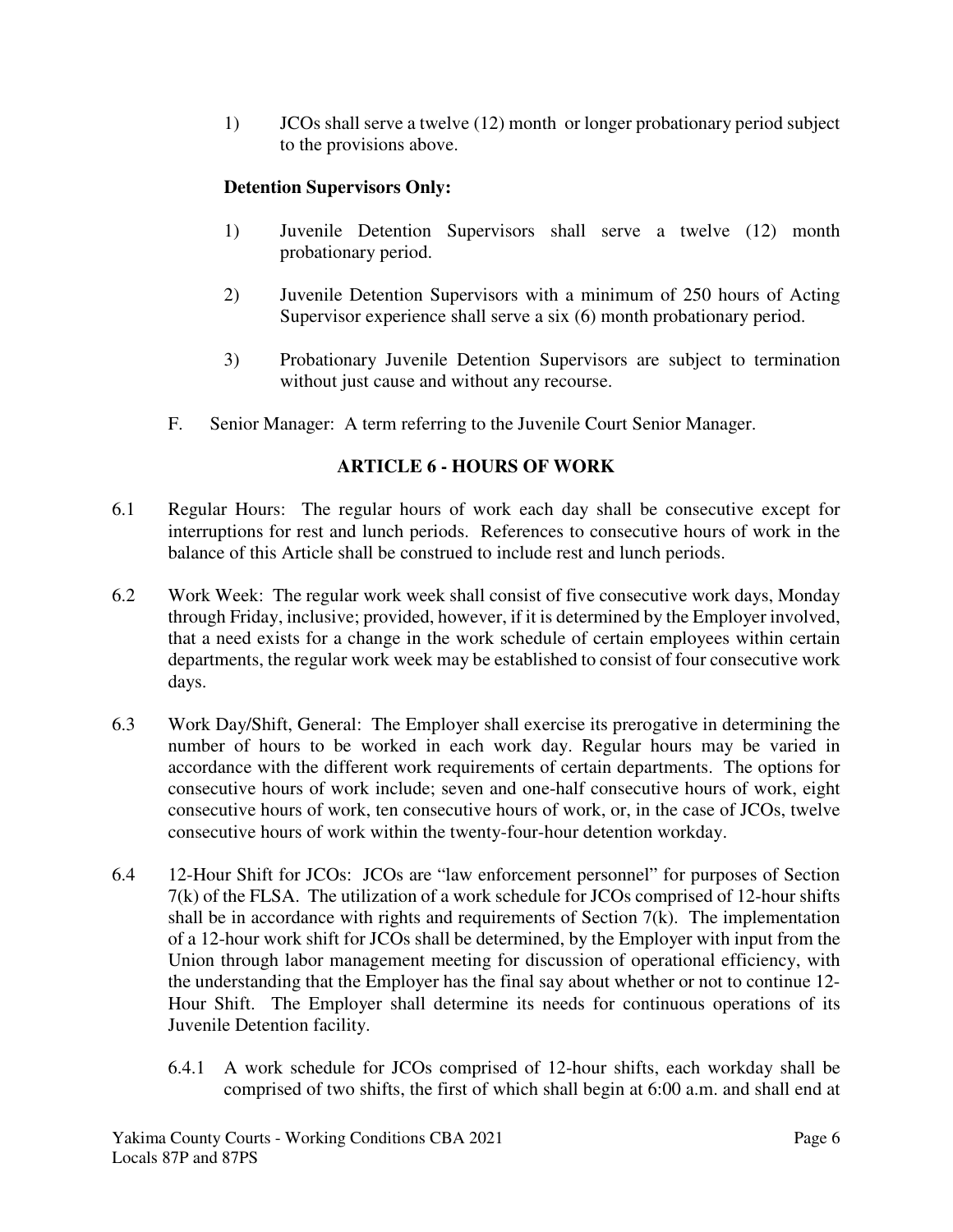6:00 p.m., and the second of which shall begin at 6:00 p.m. and shall end at 6:00 a.m. Any changes to the designation of the start and stop times of these 12-hour shifts shall be determined by the Employer with input from the Union through labor management meeting.

- 6.4.2 A work schedule for JCOs comprised of 12-hour shifts, the work period for purposes of the FLSA shall consist of fourteen (14) days. During the 14-day work period, JCOs will be regularly scheduled to work four (4) consecutive days, followed by three (3) consecutive days off, followed by three (3) consecutive days of work, followed by four (4) consecutive days off.
	- 6.4.2a Under the schedule set forth above in Section 6.4.2, a JCO will be regularly scheduled to work eighty-four (84) hours during a 14-day work period. The JCO will receive compensation for four (4) of these eightyfour (84) hours by having 4.3 hours, which shall be considered "Kelly Time," added to the JCO's "RDO" bank for future approved time off. Through this process, 8.6 hours will be added to a JCO's "RDO" bank each month, excluding Holiday time for holidays worked.
- 6.5 Continuous Operations: **For Juvenile Detention Only:** An operation for which there is regularly scheduled employment for twenty-four (24) hours a day seven (7) days a week. The Employer shall determine the work week for employees engaged in continuous operations. This determination may result in the establishment of a work week consisting of five or less consecutive days, not to exceed a total of forty-eight (48) hours in any given work week.
	- 6.5.1 Voluntary shift coverage that may result in overtime will be offered on a straight rotational basis. Employees will be placed on a shift coverage roster in seniority order.
		- 6.5.1a Shift coverage shall be offered by seniority when a current shift cannot meet necessary staffing levels and shall not exceed the maximum allowance of sixteen (16) hours in a work day by the employee. The Employer shall determine what constitutes necessary staffing levels.

**Detention Supervisors Only:** Shift coverage will be offered when acting supervisors are not available to cover a shift.

- 6.5.1b Acting Supervisors shall be selected through an internal application process.
- 6.5.1c Each employee shall sign up on the shift coverage roster once per quarter indicating their availability. The shift coverage availability roster will indicate days and shifts when an employee is available for shift coverage. The employer will maintain the shift coverage roster and will post it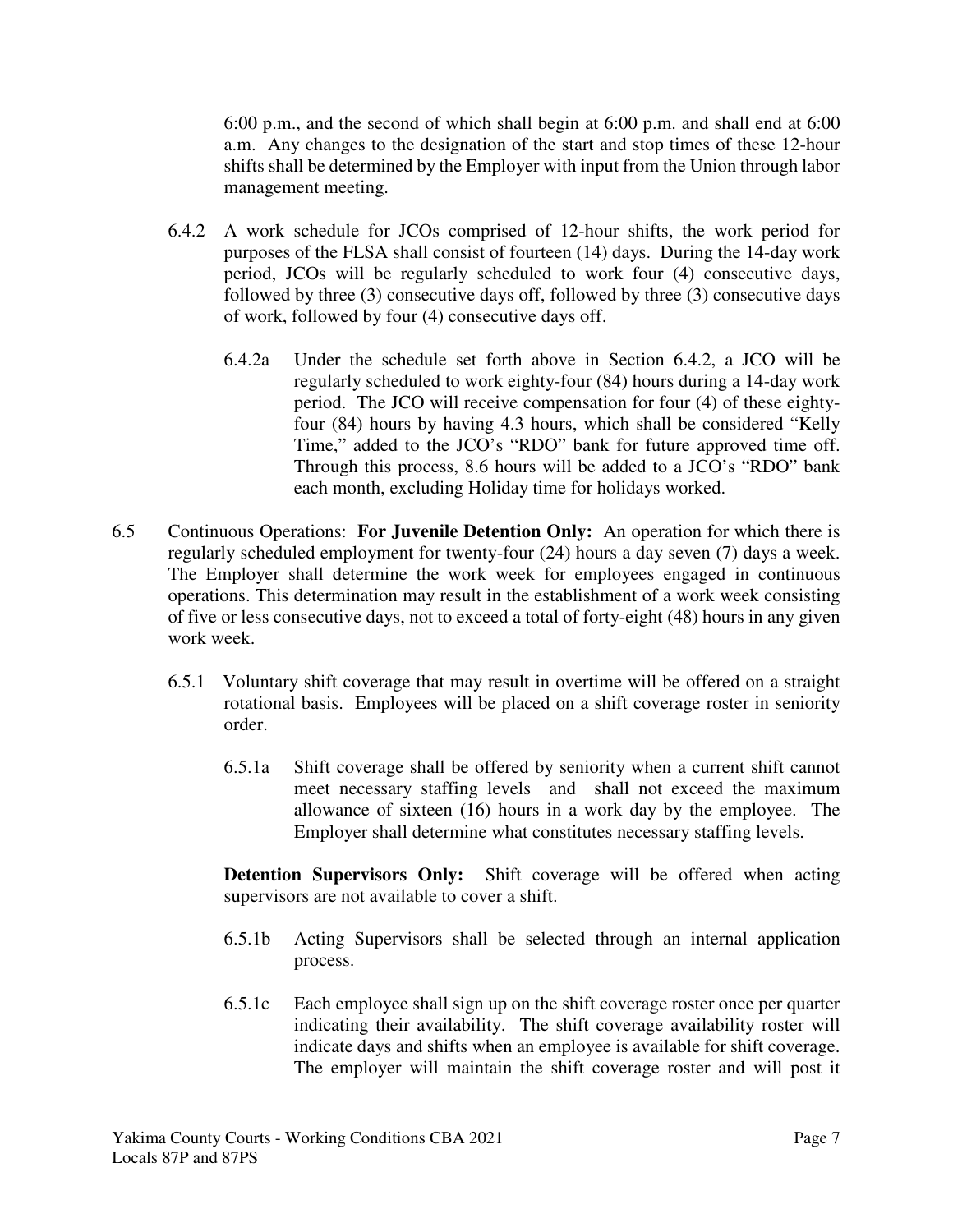periodically. The employee is responsible to timely provide the employer their current contact and availability information.

- 6.5.1d Shift coverage that extends a shift will be offered first to those currently on shift. Shift extensions are intended to be partial shift until a replacement can be found. Shift extensions will not be counted as a shift coverage offer.
- 6.5.1e The Supervisor may deviate from the straight rotational basis when necessary. Examples may include, but are not limited to emergency, time constraints, or gender requirements.
- 6.5.1f All shift coverage attempts, acceptance, or rejection will be recorded. Once an acceptance or rejection is made the employee will move to the end of the rotation.
- 6.6 Any change in the regular work schedule will require no less than a 15-day prior notice to the affected employee; provided, however, in the case of an emergency, prior notice shall consist of however much time is practicably available to the Employer.
- 6.7 Short Staffing for Secure Detention
	- A. The outgoing staff, *i.e.,* the staff preparing to go off shift, shall remain on duty as can be arranged by the shift supervisor, until such time as a full complement of replacement staff, i.e., the staff preparing to come on shift, is fully assembled. If employees going off shift have prior engagements that would prevent them from remaining on duty, then supervisory staff will make every attempt to provide for coverage for the off going staff.

**Supervisors Only:** The outgoing Supervisor, *i.e.,* the Supervisor preparing to go off shift, shall remain on duty until such time as replacement staff, at the Supervisor or Acting Supervisor level, *i.e.*, the staff and/or Supervisor preparing to come on shift, is assembled. If the Supervisor going off shift has prior engagements that would prevent him or her from remaining on duty, then the off going Supervisor will make a reasonable attempt to find coverage by an Acting Supervisor.

B. Neither the bargaining unit employees nor the Employer shall expose staff to potential safety or liability hazards by permitting the work to be done with fewer employees than is prudently prescribed.

**Supervisors Only:** Neither the bargaining unit employees nor the Employer shall expose the staff to potential safety or liability hazards by permitting anyone not classified as a full-time regular Supervisor, an Acting Supervisor, Detention Manager, or Juvenile Court Senior Manager to be the Supervisor on Duty.

C. The Employer shall allow staff off under the following conditions: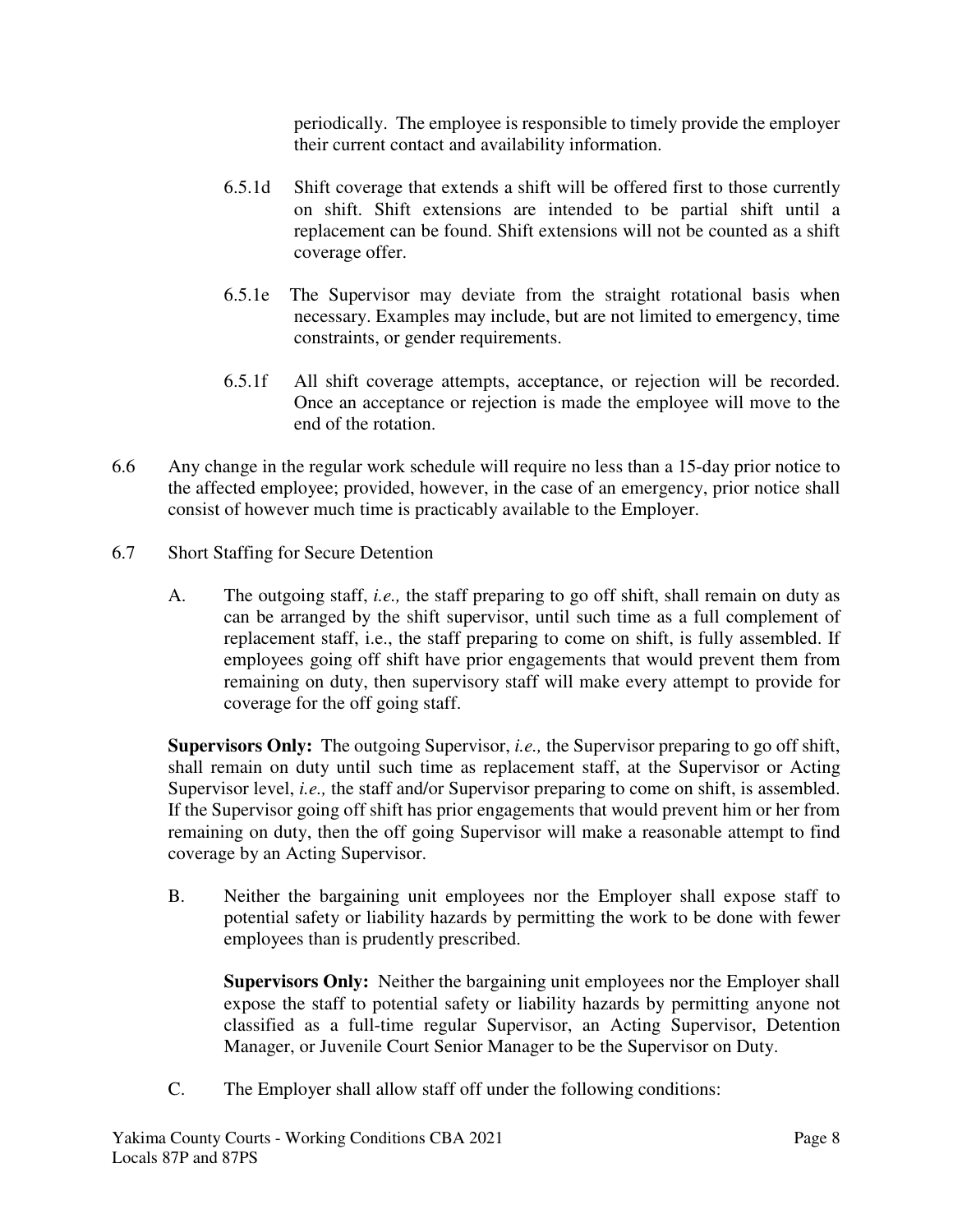- 1) If the facility is staffed at 42 or more beds, the Employer will allow a total of three JCOs off duty during any given 24-hour period. Exceptions limiting the number of people off during a given 24-hour period may occur under certain circumstances, such as medical or emergency situations that would leave the facility in a hazardous situation. The three JCOs allowed off will consist of two JCOs on day shift, and one JCO on night shift. The Juvenile Court Senior Manager or designee has the option of allowing additional staff off if it is not cost prohibitive and safe staffing levels are ensured.
- D. **Supervisors Only:** The Employer may allow all Supervisors off under the following conditions:
	- 1) If the facility is staffed at 42 or more beds, the Employer will allow a total of two Supervisors/Acting Supervisors off duty during any given 24-hour period. Exceptions limiting the number of persons off during a given 24 hour period may occur under certain circumstances, such as medical or emergency situations that would leave the facility at less than desirable staffing levels. The two Supervisors/Acting Supervisors allowed off will consist of one Supervisor/Acting Supervisor on day shift, and one Supervisor/Acting Supervisor on night shift.
	- 2) The Juvenile Court Senior Manager or designee has the option of allowing additional Supervisors off if it is not cost prohibitive and adequate supervisory and staffing levels are ensured.
- E. **Supervisors Only:** The Employer may allow all Supervisors off under the following conditions:
	- 1) The Juvenile Court Senior Manager or designee has the option of allowing additional Supervisors off if it is not cost prohibitive and adequate supervisory and staffing levels are ensured.
- 6.8 **Yearly shift bidding Juvenile Detention Only.** Each year, shift bidding shall be as follows:
	- a) July  $15 31$ : Supervisors shall bid for their shifts for the following year, based on seniority.
	- b) August  $1 31$ : JCOs shall bid for the following year, based on seniority.
	- c) September 1 30: Applications and selections made for acting Supervisors.
	- d) October  $1 31$ : Advanced leave requests. Each employee may choose two weeks maximum at a time. Each selection must be one week at a time.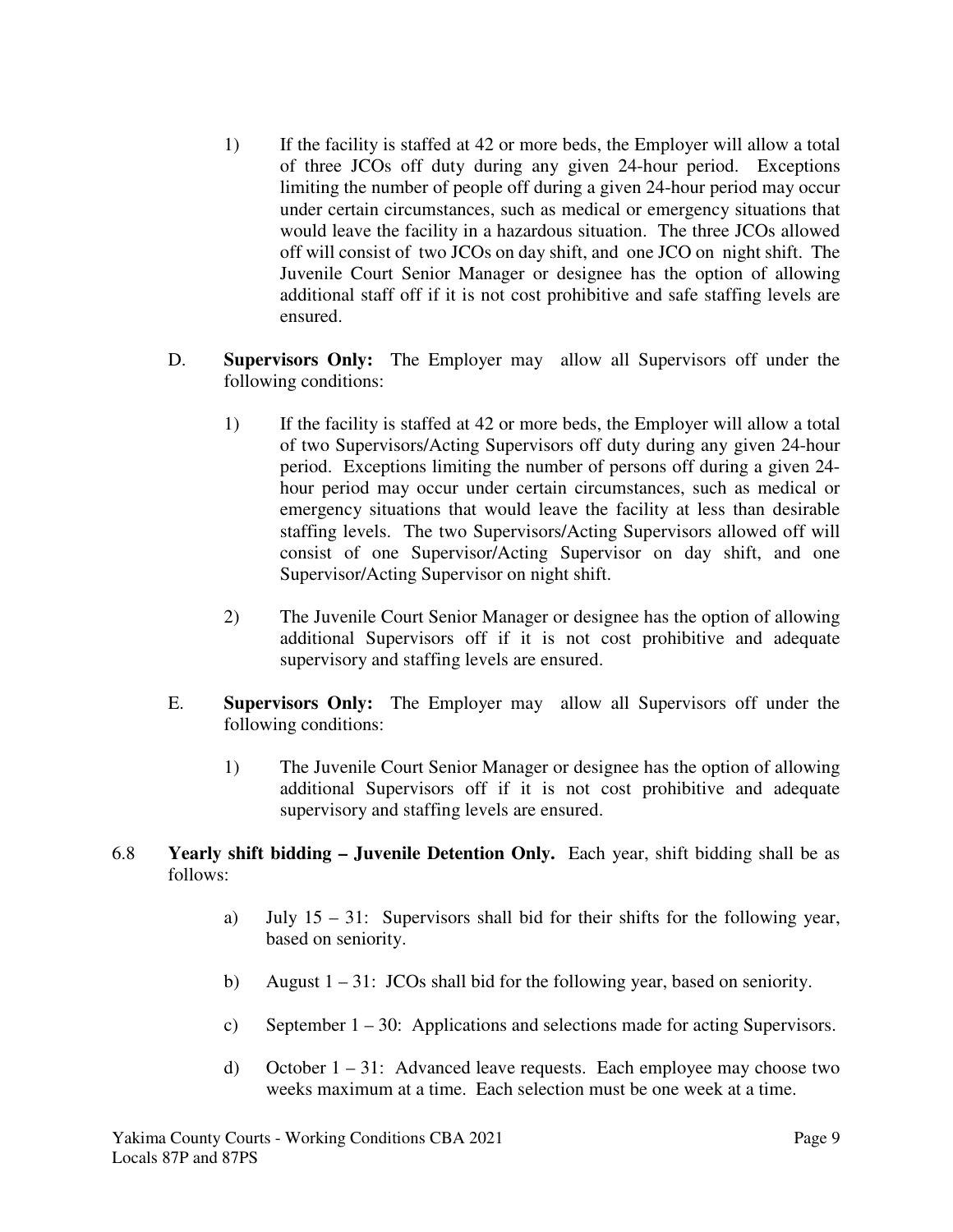- e) Each employee shall select their preference for #1, #2, or #3 for their selected time off.
- f) November  $1 30$ : Advanced leave requests for advanced short-term leave.
- A. The first round of shift bidding will be for the mandatory gender specific shifts and days off. The employer will post a blank schedule for all gender specific shifts and days off for staff to fill out. The list will show who has bid what shift as they are filled until all shifts are filled. Each officer will have 24 hours to bid a shift from the time they are notified that it is their turn. Officers who are on annual leave/sick time during the bid should make arrangements to have another offer write the requesting officer's preferred shift in if they are unable to be reached by phone. If an officer does not place their bid within the 24-hour time frame after they have been notified, they will be placed on the bottom of the seniority list for the remainder of the bid cycle except in the case of a verifiable emergency.
	- 1) Starting with the most senior officer, said officer will select any gender specific shift with specific days off or elect to **"pass"** for the next round of gender-neutral shift bidding.
	- 2) This process continues down the seniority list until all gender specific shifts have been filled.
	- 3) In the event that mandatory gender specific shifts are not filled, they will be filled by the least senior officer of that gender.
- B. The second round of shift bidding will be for all remaining gender-neutral shifts. Each officer will have 24 hours to bid a shift from the time they are notified that it is their turn. Officers who are on annual leave/sick time during the bid should make arrangements to have another officer write the requesting officers preferred shift in if they are unable to be reached by phone. If an officer does not place their bid within the 24-hour time frame after they have been notified, they will be placed on the bottom of the seniority list for the remainder of the bid cycle except in the case of a verifiable emergency.
	- 1) Starting with the most senior officer that **"passed"** in the first round, said officer will select any vacant shift with specific days off.
	- 2) This process will continue until all shifts with specific days off have been filled.
- C. The established bid will go into effect the first day of the new 14-day work period on or before January 16th and will end on the last day of the work period or on before January 16<sup>th</sup>.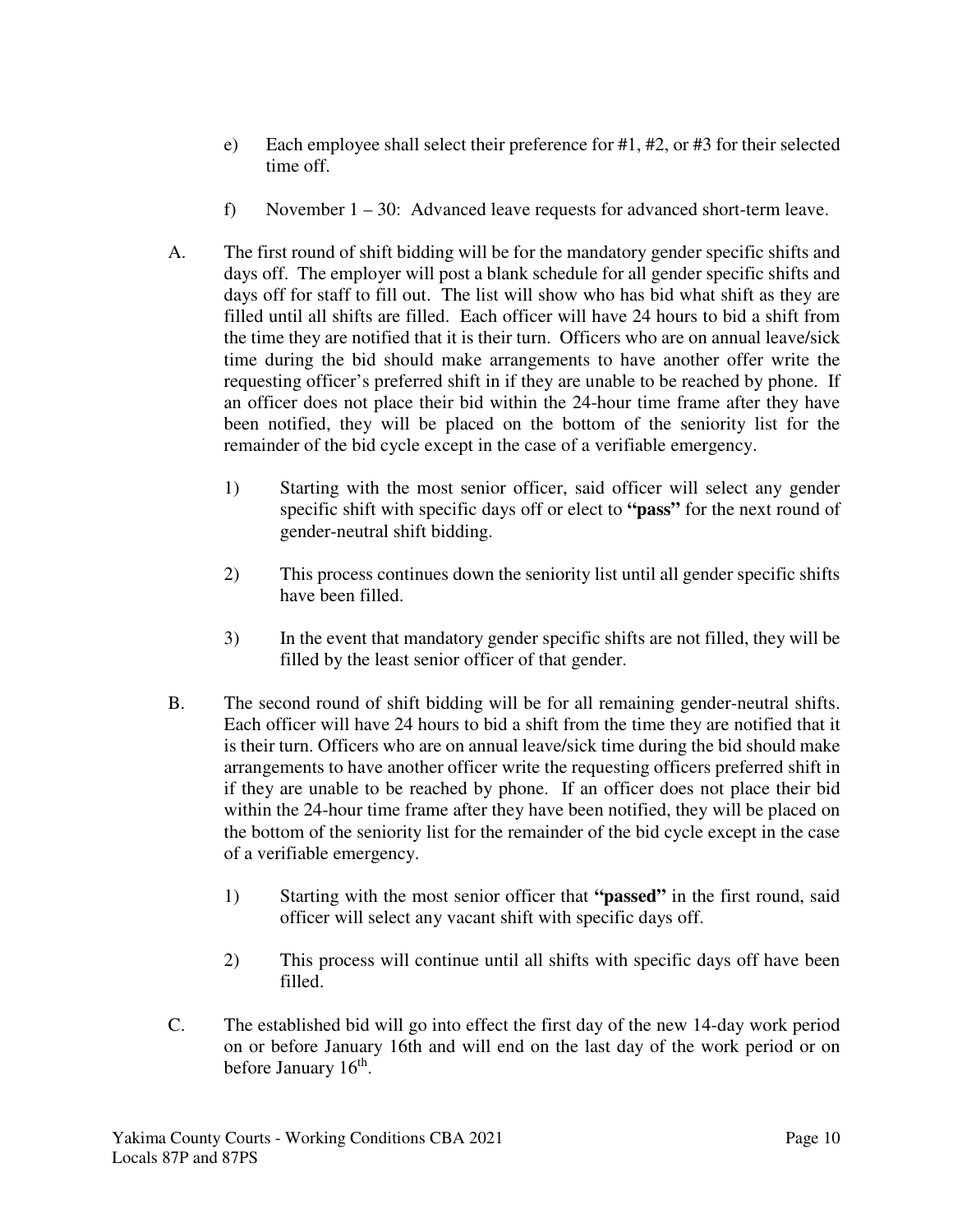- 1) When a JCO position becomes vacated due to resignation or other factors, that position will be opened to all employees within the department to bid on, and awarded based on seniority.
- 6.9 In-House Postings for Vacancies
	- A. Where two or more in-house employees apply for the same in-house vacancy, qualifications, seniority and past job performance will be taken into consideration upon the decision to fill the position or job assignment.
- 6.10 Secure Detention Shift Changing/Transfers of Job Assignments
	- A. Shift Changes or Transfers of Job Assignments are open to all employees who have successfully served the probationary period for their current position. All such changes are initiated by way of a departmental posting available to all employees in secure detention. These departmental postings, if necessary, shall stipulate gender expectations of the employer.
	- B. If no current secure detention employee applies for a vacancy, secure detention employees in a probationary status, or their initial probationary period, may be considered for transfer or change of shifts.
	- C. With reference to hiring, transfers, and assignment of staff, gender based positions are made so that detention staff not be placed in a compromising or hazardous situation. The intent of "equity" in the detention program is the gender ratio of detention personnel to the detention population. The parties acknowledge that all male and female personnel are trained equally, and execute their training accordingly.
	- D. Juven ile detention is a 24-hour, seven (7) day a week operation. Staffing patterns of the facility will be determined so that detention staffing is not less than desirable as determined by management . At least one male and one female will be on duty at all times during the 24-hour operation. For Detention day shift, there shall be a minimum of four JCOs and a Supervisor. For Detention night shift, there shall be a minimum of two JCOs and a Supervisor. Management can deviate from the above minimum staffing and gender requirements subject to prior approval of the Juvenile Court Senior Manager or designee under certain circumstances, such as medical or other emergencies.

# **ARTICLE 7 - OVERTIME/COMPENSATORY TIME**

- 7.1 All overtime must be properly authorized by a Senior Manager or designee.
- 7.2 Overtime shall be distributed as equally as practical among employees within a department. No employee will be required to cancel a scheduled shift to avoid payment of overtime. However, the Employer reserves the right to change shifts as needed for emergency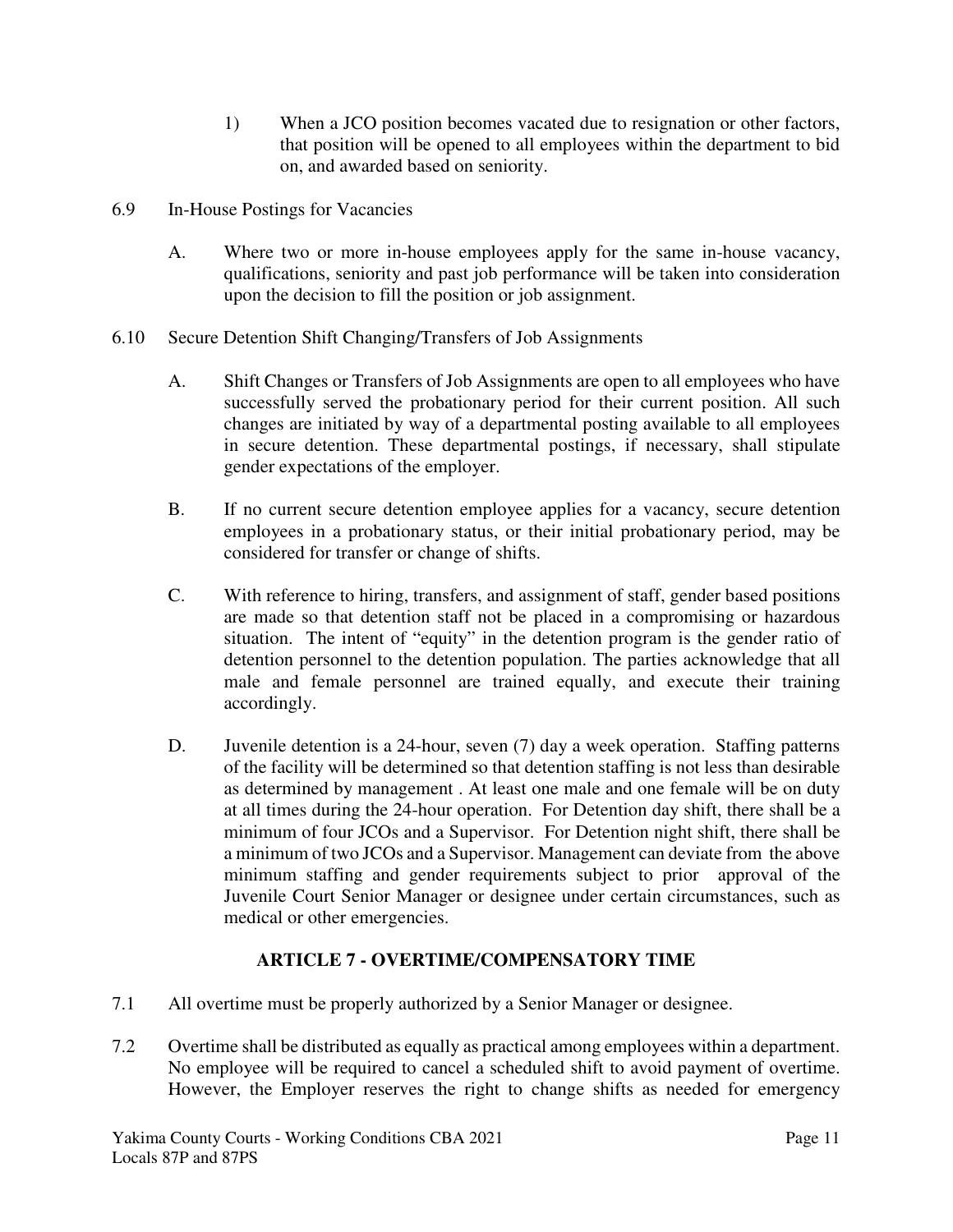operations. In case of an emergency where an employee works considerable overtime, a scheduled shift may be changed or canceled to provide the employee with adequate time to rest.

- 7.2.1 The Employer will make reasonable efforts to assign mandatory overtime in reverse order of seniority. The supervisor has the right to deviate from the straight rotational basis when necessary for practical and operational reasons. Examples include, but are not limited to, time constraints in terms of employee availability and immediate need for coverage, gender requirements, employee illness, employee absence, emergencies, etc.
- 7.2.2 The Employer will make reasonable efforts to schedule so that employees should not work more than twelve (12) hours of mandatory overtime per month. Once an employee has met the twelve (12) hour mandatory overtime maximum within a month, they may not be mandated to work overtime until other employees have met the mandatory overtime coverage maximum requirements.
- 7.2.3 Supervisors have the right to mandate that employees remain on shift until adequate staff coverage can be coordinated and arranged. When employees are mandated to remain on shift, the hours worked will be credited towards the employee's mandatory overtime maximum coverage requirements.

**Supervisors Only:** The Detention Manager or Senior Manager has the right to mandate that employees remain on shift until adequate staff coverage can be coordinated and arranged. When employees are mandated to remain on shift, the hours worked will be credited towards the employee's mandatory overtime maximum coverage requirements.

- 7.2.4 When an employee calls in sick and an employee currently on shift volunteers to remain and cover that shift, those hours worked will be credited towards the employee's mandatory overtime maximum coverage requirements.
- 7.2.5 All mandatory overtime hours will be recorded.
- 7.2.6 The Employer may send employees working overtime outside their regularly scheduled 36 to 48-hour work week home once the operation needs have been met, or an employee on straight time pay status is available.
- 7.3 Employees may elect to receive payment for overtime by way of compensatory time off. Compensatory time shall be granted at such times and in such time blocks as are mutually agreed upon between the employee and Senior Manager or designee; permission to utilize compensatory time off shall not be unreasonably denied if operating requirements will not be adversely affected.
- 7.4 Compensatory time may be carried over from one (1) calendar year to the next by mutual consent between the employer and the employee.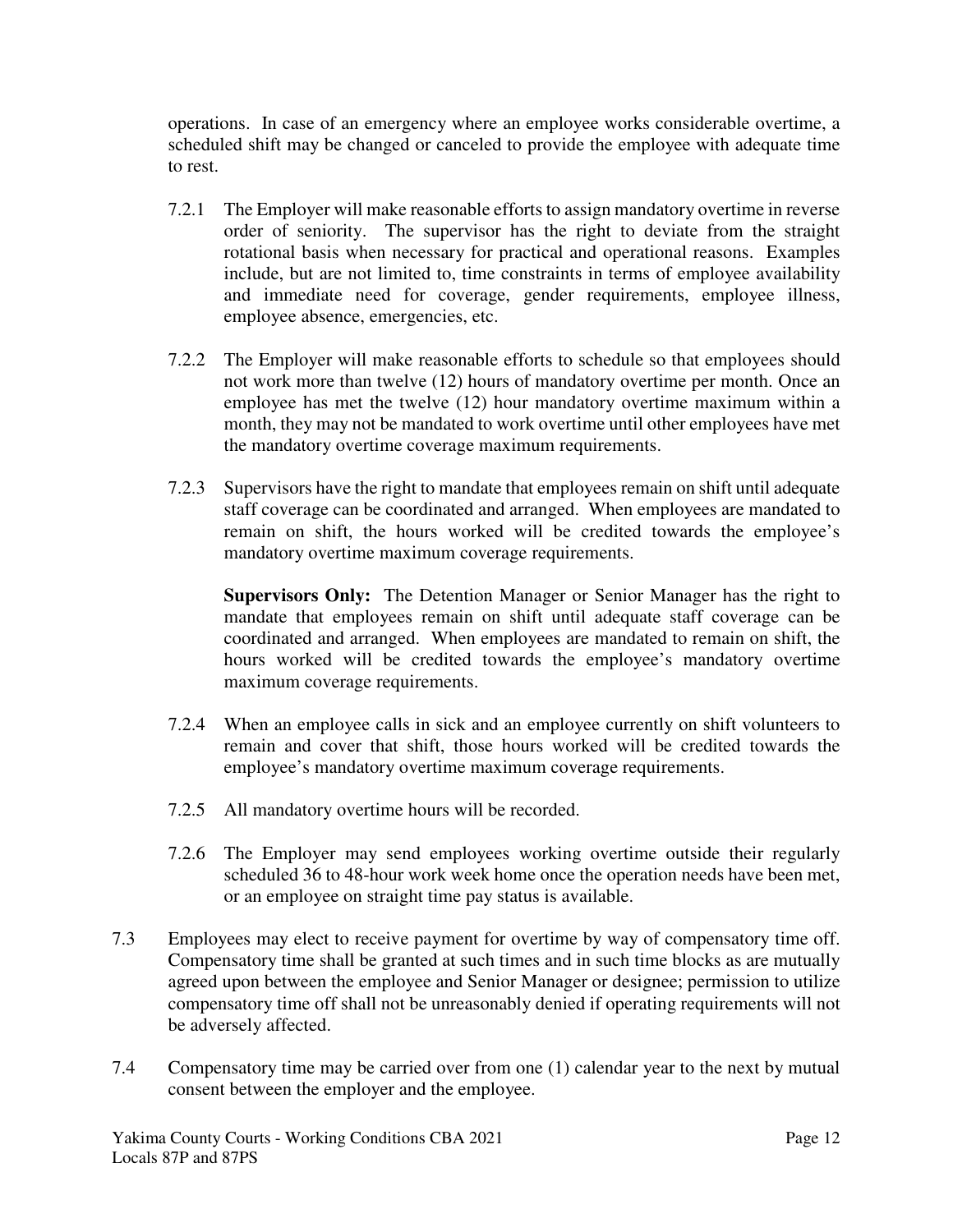7.5 Employees will receive payment for overtime worked in the payroll cycle encompassing the work period in which the overtime was actually worked if doing so is feasible under the Employer's payroll system. In all other instances, overtime will be paid to Employees in the following payroll cycle. This section shall not apply to overtime for which Employees have elected to be compensated for in compensatory time off pursuant to Section 7.3.

# **ARTICLE 8 - SENIORITY**

8.1 Bargaining Unit Seniority: Bargaining Unit Seniority according to this Agreement shall consist of the continuous service of an employee since the last date of hire with the County in a position covered by this Agreement.

**Detention Supervisors Only:** Employees hired prior to the effective date of this Agreement shall have bargaining unit seniority established as the most recent date of promotion to Detention Supervisor.

- 8.2 Classification Seniority: Classification Seniority according to this Agreement shall consist of the continuous service of an employee since the last date of hire with the County in a classification in a position covered by this Agreement.
	- A. The classification seniority for an employee reclassified pursuant to Article 10 of this Agreement shall commence six (6) months prior to the effective date of the reclassification.
- 8.3 No employee may have bargaining unit seniority or classification seniority established prior to satisfactory completion of the probation period. The employee's earned bargaining unit seniority and classification seniority shall not be lost because of absence due to illness, authorized leave of absence, or temporary lay-off. In the case of lay-off, the employee will not earn bargaining unit seniority or classification seniority during the period of absence. In the case of authorized leave of absence without pay, the employee will not earn bargaining unit seniority or classification seniority during the period of absence if the period of absence in any pay period is more than half of the employees scheduled work hours for the pay period. Bargaining unit seniority and classification seniority terminate when an employee resigns, retires, is discharged or is not rehired within one year of layoff.

# **ARTICLE 9 - LAY-OFF AND RECALL**

- 9.1 The Superior Court Presiding Judge, and the Superior Court Director, in consultation with the Human Resources Department, shall be the sole determiners of when layoffs are necessary. Although not limited to the following, layoffs shall ordinarily be for lack of work and/or lack of funds. If it is determined that layoffs are necessary, employees in the affected classification(s) will be laid off, by department, in the following order:
	- A. Extra Help employees, inclusive of short term, intermittent, temporary student,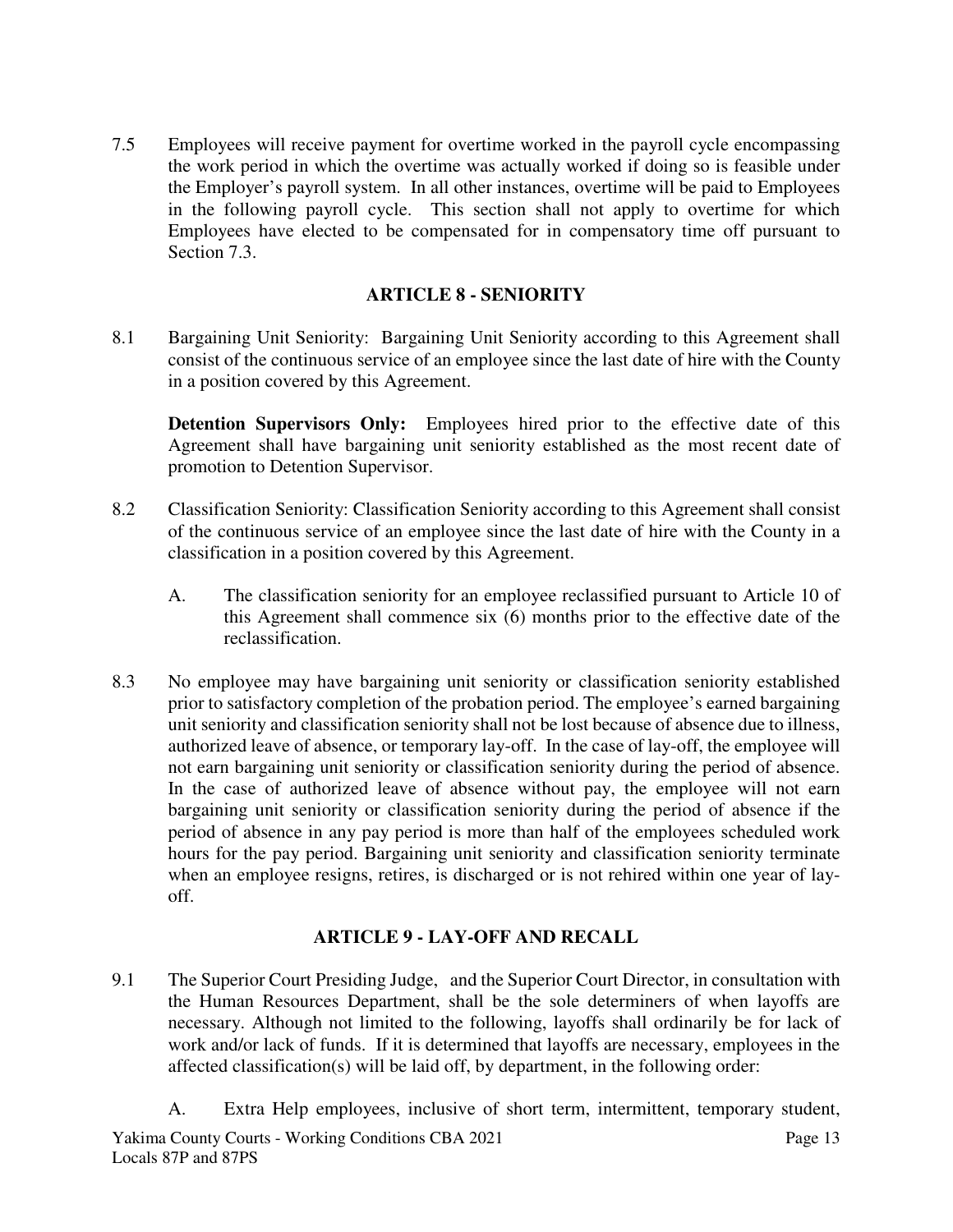casual, seasonal and project workers;

- B. Probationary employees; and
- C. In the event of further reductions in force, employees will be laid off from the affected job classifications, giving initial consideration to bargaining unit seniority; provided, however, consideration shall also be given to employee work history and performance as documented in the personnel file maintained by the County Human Resources Department, and the ability of retained employees to perform remaining work available without further training. When two or more employees have relatively equal performance, work experience, skill, and ability to do the work without further training, as determined by the Employer, the employee(s) with the least bargaining unit seniority will be laid off first.
- D. Employees shall be provided with two (2) weeks' notice of their layoff status.
- 9.2 Employees who are laid off shall be placed on recall status for a period of fifteen (15) months. If there is a recall, employees who are still on recall status shall be recalled in the inverse order of their layoff.
- 9.3 When an employee is recalled, the Employer will send a certified letter to the employee, advising the employee of the recall. An employee interested in returning to work must respond within five (5) calendar days after receiving the letter, either by written communication to the Employer or by personal notification.
- 9.4 Employees on lay-off status who have been recalled to the classification from which they have been laid off and have refused, shall be removed from recall status.
- 9.5 Benefits shall not accrue during lay-off. Employees recalled and who accept the recall within fifteen (15) months from the date of the layoff shall have previously accrued bargaining unit seniority, classification seniority, and sick leave prior to layoff restored. Recalled employees shall not be required to serve an additional probationary period.

# **ARTICLE 10 - JOB POSTING, PROMOTIONS**

- 10.1 Job Posting: Superior Court Director. The Superior Court Director or the Senior Manager shall be the sole determiner as to the need or necessity to fill any vacancy or new position.
	- A. If Management determines the need to fill a vacancy or new position, the opening shall be posted for seven (7) calendar days, with copies to be posted within the affected department and on the central employee notice bulletin board in the Courthouse. A copy of the announcement will also be mailed to the Union and employees on layoff status.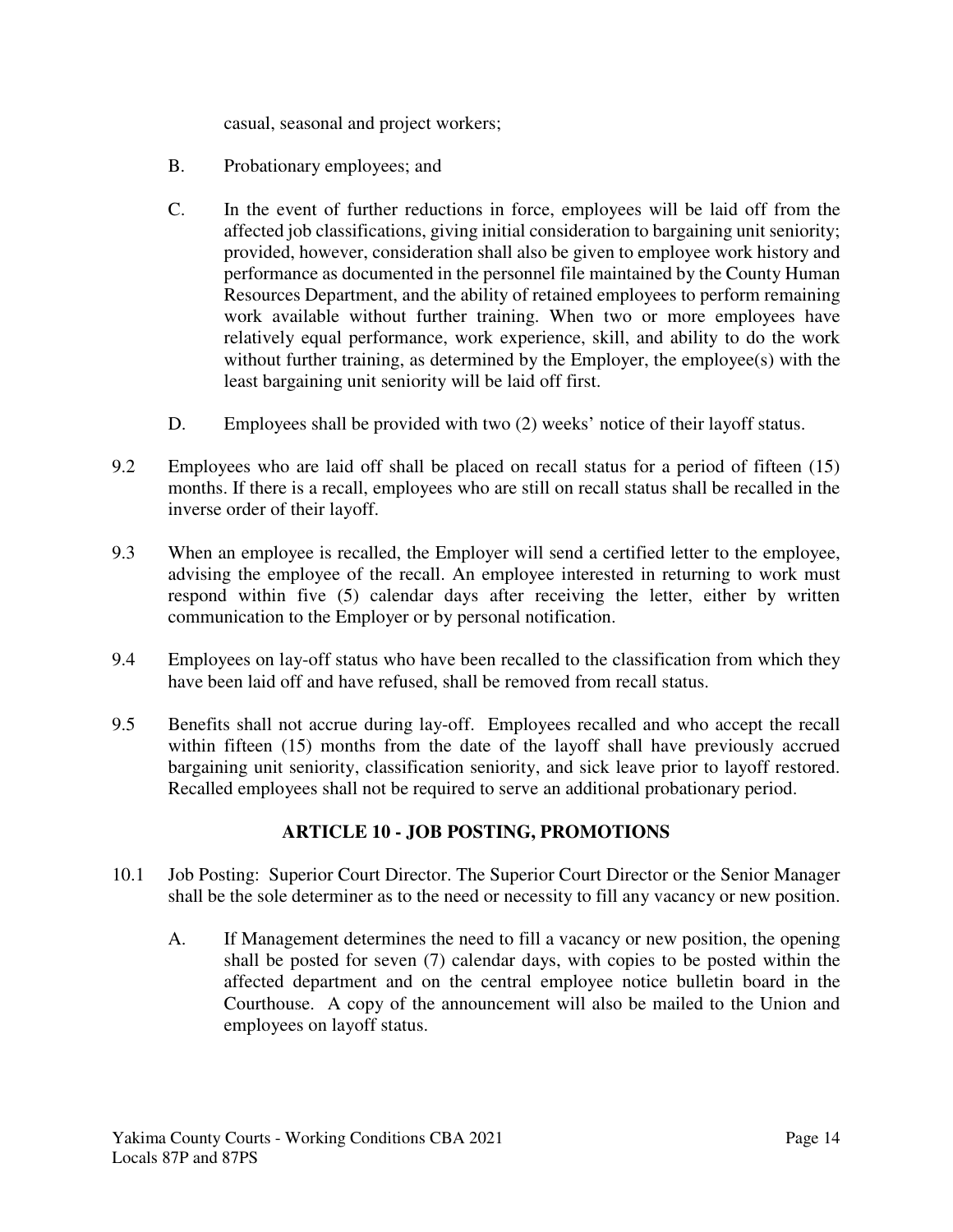- B. All employees covered by this Agreement are eligible to apply for any posted position. Applications must be completed and submitted to the Human Resources Department on or before the closing date.
- C. The Superior Court Director or the Senior Manager shall have the right to make a selection of the applicant for the position based on ability, past performance, experience and competence.
- D. If a vacancy occurs in a position with the same job classification and minimum requirements of a prior job announcement, the Superior Court Director or Senior Manager may select a candidate from the applicant pool from the previous recruitment. The vacancy must occur within ninety (90) days of the closing date of the previous job announcement.
- 10.2 Promotions: Insofar as practical, first consideration shall be given to applicants within the department when promotional vacancies occur. Second consideration will be given to applicants from other County departments. First consideration and second consideration does not necessarily mean the Employer is obligated to fill the promotional vacancy with an existing Department employee and/or an existing other County department employee. The Employer seeks to fill the vacancy with the best qualified applicant. In the event the Employer determines the vacancy would be better filled by a more qualified applicant from outside County employment (general public), then the Employer has the right to make such a selection.
	- A. An employee who is promoted within a department or to a position in another department, and fails to satisfactorily complete the applicable performance probation period, may revert to a vacant position, if available, in the former classification.

# **ARTICLE 11 - PAID TIME OFF (PTO) AND SICK LEAVE/EXTENDED SICK LEAVE**

- 11.1 Scheduling and use of PTO Leave
	- A. PTO leave shall not be taken without prior approval by the employee's supervisor or designee. An employee may take all or any portion of the PTO leave at any time, providing the total continuous working days of PTO leave taken shall not exceed 320 hours, after which time, if not taken, shall lapse pay period by pay period. Employees are not permitted to use PTO leave in excess of their accrued balance. Leave may be charged against an Employee's current leave accrual balance in quarter-hour increments. Leave may not be taken before it is accrued. Any leave taken prior to accrual of such leave shall be considered a leave of absence without pay and deducted from the employee's monthly paycheck. Employees will be allowed to take PTO leave, if at all possible, when desired. PTO leave should be scheduled as far in advance as possible. A two-week prior notice is customary and usual for leaves of five or more days in length, but not required.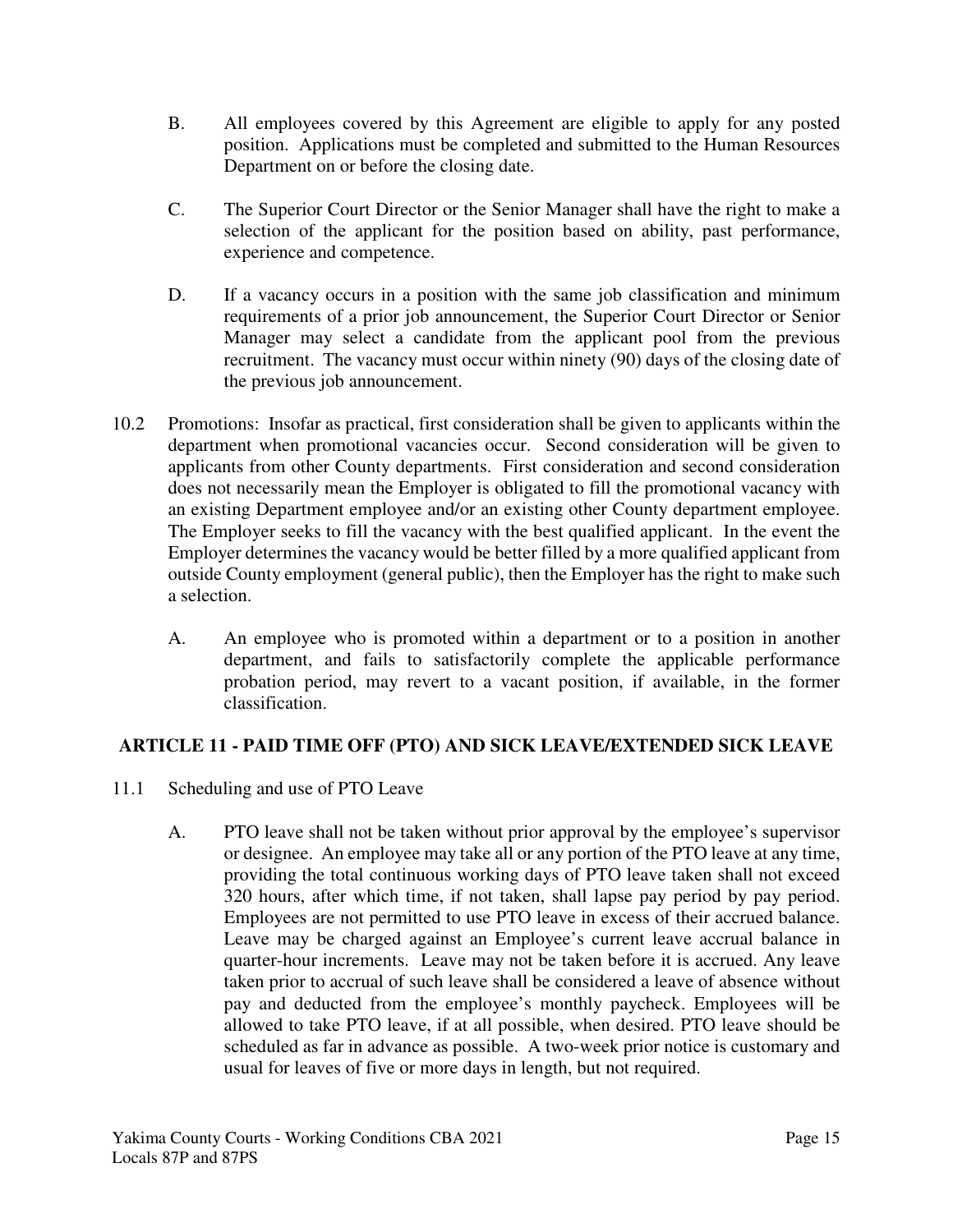- B. PTO leave may be used for any purpose; however, employees must comply with the leave request/reporting requirements for leave used in conjunction with state and federal family medical leave laws. If possible, an employee requesting PTO must make a written request in advance. The supervisor shall consider the request and shall approve or deny it. A medical release may be required before the employee is permitted to return to work, if the employee has been absent for more than 3 consecutive days due to the employee's injury or illness.
- C. PTO leave use will be approved when conditions of the Federal Family and Medical Leave Act, Washington Family Leave Act and/or Washington Family Care Act are met.
- 11.2 Reporting and Use of Sick Leave
	- A. Reporting: Any employee who, for any reason, must take sick leave shall, as soon as possible, notify his or her immediate supervisor, if available, or another supervisor or the Department's Senior Manager. A doctor's certification of illness may be required of the employee, at the time the employee returns to work, when absent because of illness or injury.
	- B. Sick leave may be taken for any of the following reasons:
		- 1) Illness or injury or temporary disability (such as during pregnancy) which incapacitates the employee to the extent that work can no longer be performed.
		- 2) Doctor appointments for employees or dependents under the age of eighteen (18).
		- 3) When the employee's attendance is required to care for the employee's spouse, registered domestic partner, child, step-child, parent, parent-in-law or grandparent with a health condition requiring treatment or supervision, or for medical emergency purposes.
		- 4) An employee may use accrued sick leave if the employee's attendance is required to care for a brother, sister, grandchild, or step-grandchild, which leave shall be limited to three (3) days in any one instance. Sick leave may not be used to care for an aunt, uncle, cousin, niece, nephew, unless living in the employee's household, in which case the three (3) day limitation would apply.
		- 5) Employees may only use the actual number of days sick leave accumulated.
		- 6) Sick leave cannot be claimed for the employee on PTO leave or compensatory time, unless the employee immediately notifies the Employer of the illness. Upon return to work, the employee may be required by the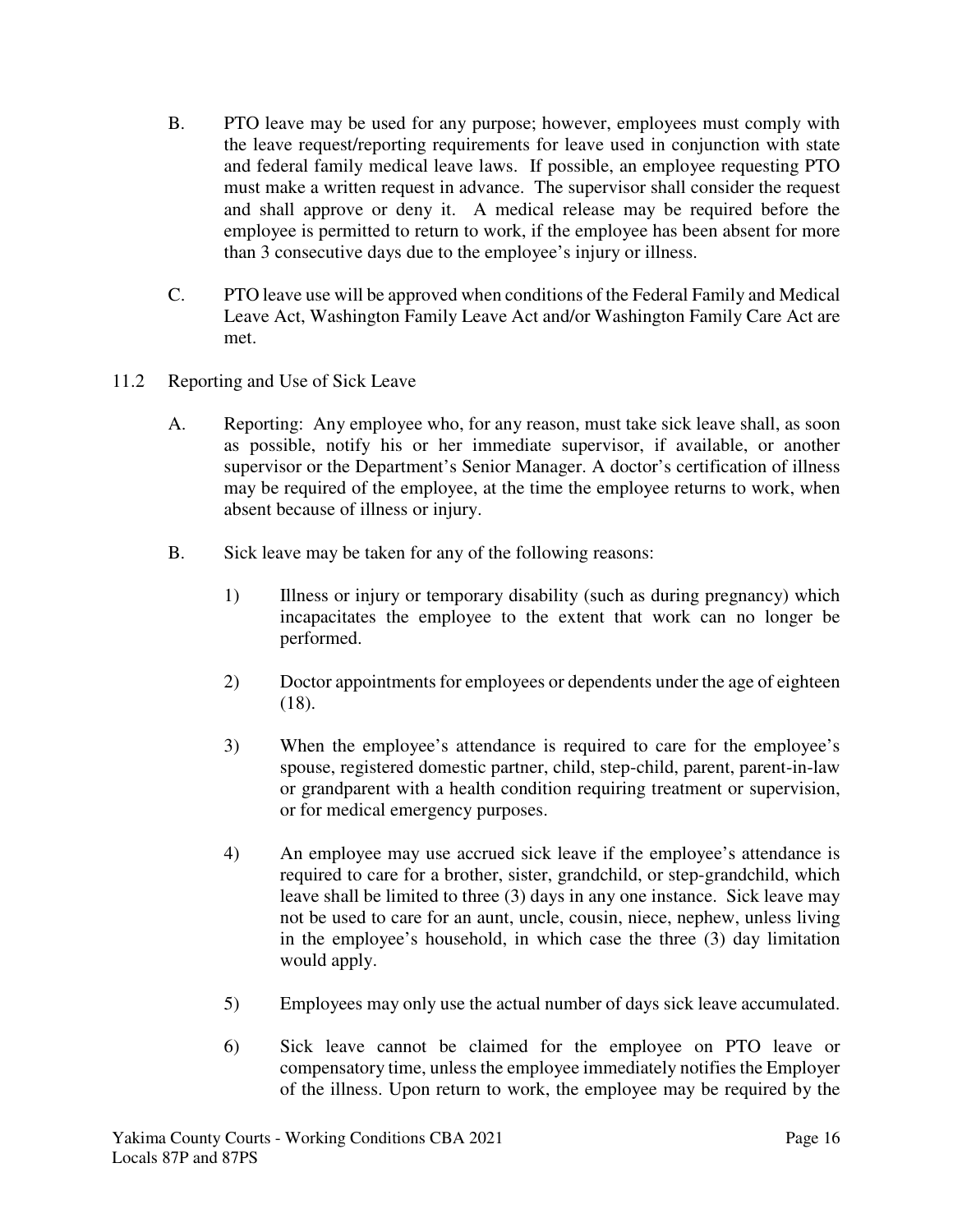Employer to present a written doctor's certification stating the nature, extent and length of the illness.

7) Employees may use five (5) days of sick leave for bereavement leave for death in the immediate family. "Immediate family" includes only persons related by blood or marriage or legal adoption, specifically and limited to wife, husband, registered domestic partner, parent, parent-in-law, grandparent, brother, sister, child, step-child, grandchild or step-grandchild of the employee, not aunt, uncle, cousin, niece, or nephew unless living in the employee's household.

# **ARTICLE 12 - LEAVE REQUESTS FOR JUVENILE DETENTION**

- 12.1 Leave Requests and Shift Exchanges for Juvenile Detention
	- A. For purposes of 12.1 of this Agreement, the term "leave" shall include PTO leave, compensatory leave, and holiday leave.
	- B. Requesting Advanced Leave for Juvenile Detention
		- 1) Advanced leave requests between October 1 through October 31 of any given year.
			- a) Leave requests shall be granted based on seniority during this initial request period.
	- C. Requesting Regular Leave for Juvenile Detention
		- 1) After the initial round of Advanced Leave Requests has been processed, detention staff may request shorter term advanced leave from November 1 through November 30:
			- a) Submit leave requests at any time prior to the schedule being posted. However, once the schedule is posted, leave will only be granted if coverage can be obtained without causing overtime unless authorized by the Detention Manager or his or her designee. Reasonable effort will be made to post the schedule showing the following two work weeks by 5:00 p.m. each Wednesday.
	- D. Exchanging Shifts in Juvenile Detention
		- 1) In the event that a leave request has been denied, detention staff may:
			- a) Exchange shifts with another employee, if the exchange is in the same Yakima County payroll cycle and not detrimental to the daily operations within Detention. Exchanges are subject to the prior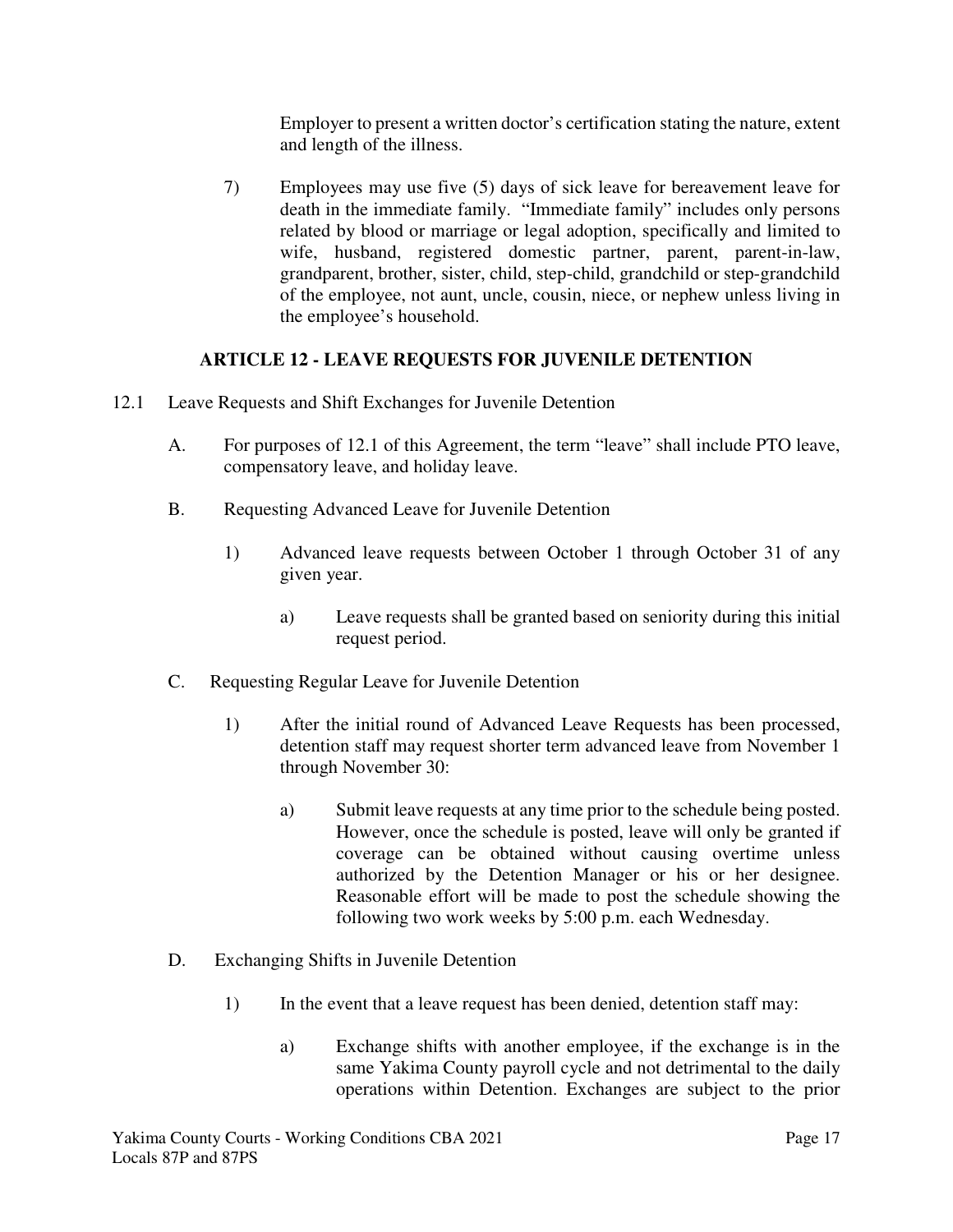approval of the Detention Manager or his/her designee. Exchange of shifts must be in writing to the Detention Manager or designee. Overtime for either employee will not be generated as a result of such exchanges.

- E. Any time PTO, compensatory and/or holiday leave requests come in on the same day, seniority will prevail.
- 12.2 If a holiday falls on the employee's regularly scheduled day off (RDO), the employee will accrue twelve (12) hours of Holiday Compensatory time. Time off allowed under this section must be taken as time off by mutual agreement between the Employer and the employee and may not be received as pay or accrued as Compensatory Time under section 7.3. Holiday Compensatory time may be accumulated to a maximum of eighty (80) hours, after which time, if not taken, shall lapse month by month. Upon separation from employment, any unused holiday compensatory time shall be forfeited and will not be paid as separation pay.

# **ARTICLE 13 - OTHER LEAVES**

13.1 Requests for leave of absence without pay may be granted by a Senior Manager or designee for a period not to exceed six (6) months. The employee shall submit a request for leave without pay, in writing to a Senior Manager or designee stating the reason for the request and expected length of the absence.

# **ARTICLE 14 - DETENTION REQUIRED TRAINING/TESTING/APPEARANCES**

- 14.1 Juvenile Secure Detention Training
	- A. For the benefit of the Secure Detention, all full-time and permanent part time staff will be trained in Pod, Booking, Central Control and Floating duties during their probationary period. Shift supervisors will ensure this training is supported and reenforced by assigning staff to various positions during their scheduled workweek.
	- B. The intent shall be for each officer to remain current in their knowledge of the duties required in all positions offered in secure detention.
	- C. Shift assignments will be tracked in the shift supervisor log to ensure all employees are receiving adequate time in all positions in order to maintain competency in the duties of each position.
	- D. In the event a scheduled training or required testing falls outside of an employee's normal work schedule, the employee will be compensated for one (1) hour minimum.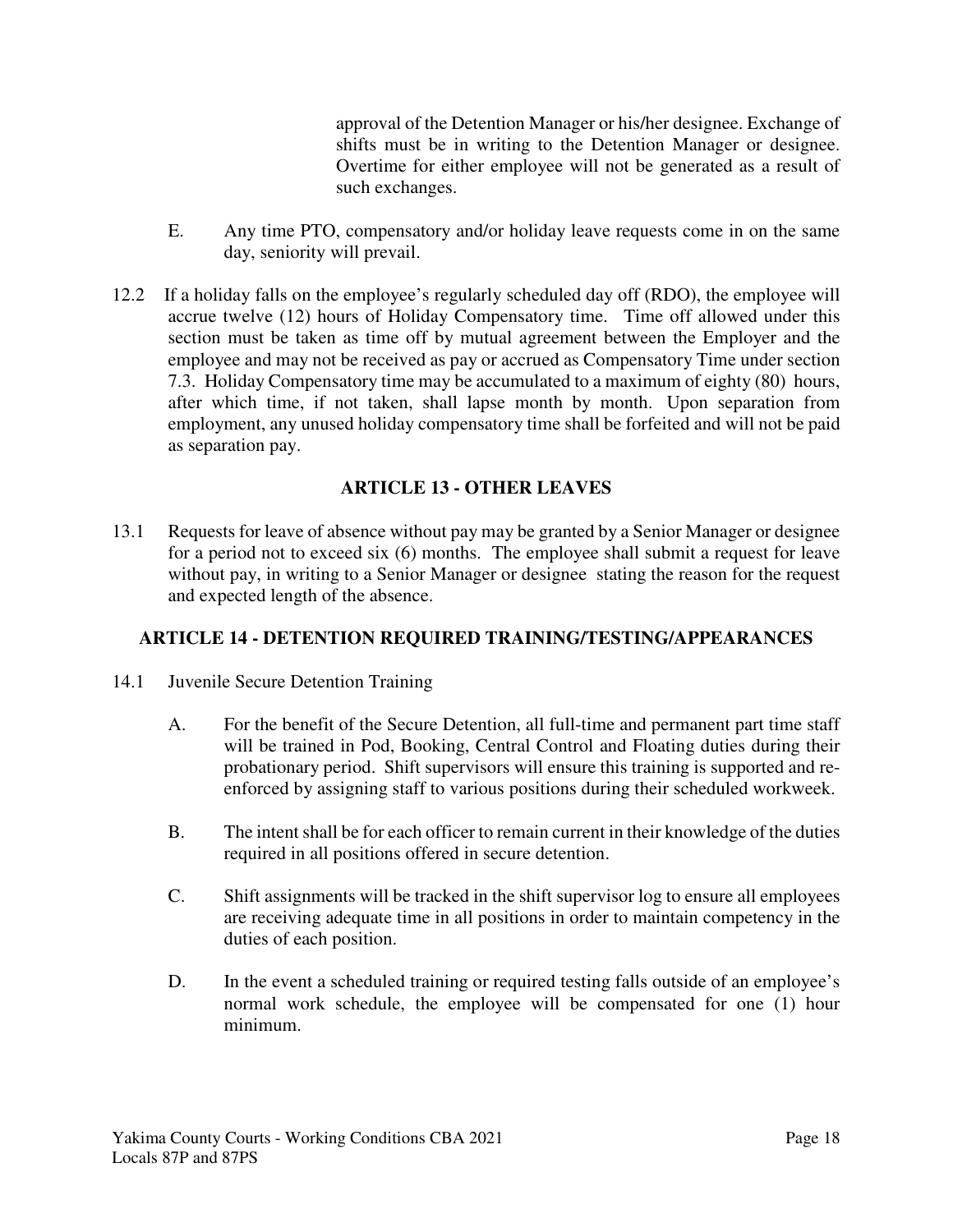14.2 Required Court Appearances. In the event an employee is subpoenaed to testify in court outside of the employee's normal work schedule, the employee will be compensated for one (1) hour minimum.

### **ARTICLE 15 - DISCIPLINE/WORK RULES**

- 15.1 The Superior Court Director, Senior Manager or appropriate designee may administer the following Disciplinary Actions:
	- A. Oral reprimand.
	- B. Written reprimand.
	- C. Suspension from work without pay.
	- D. Demotion. (NOTE: demotion means reduction in classification and pay)
	- E. Discharge or termination.

Notes: Written reprimands shall not be subject to the grievance procedures.

- 15.2 The following violations of Yakima County and/or Yakima County Superior Court policies and/or rules may result in reprimand, suspension, demotion, discharge or termination. This list is not meant to be all-inclusive. These are simply examples of behavior that may result in disciplinary action up to and including discharge or termination.
	- A. Unlawful discrimination or harassment.
	- B. Consuming intoxicants or illegal drugs excluding drugs taken by prescription while on duty.
	- C. Reporting for duty under the influence of intoxicants or illegal drugs.
	- D. Convictions for alcohol or drug offenses.
	- E. Disobedience to a legal request by your supervisor.
	- F. Inability to comply with or support goals of Yakima County Superior Court relating to the amount and quality of work.
	- G. Deliberate destruction of the property of the Employer, another employee, or a member of the public.
	- H. Neglect of duty.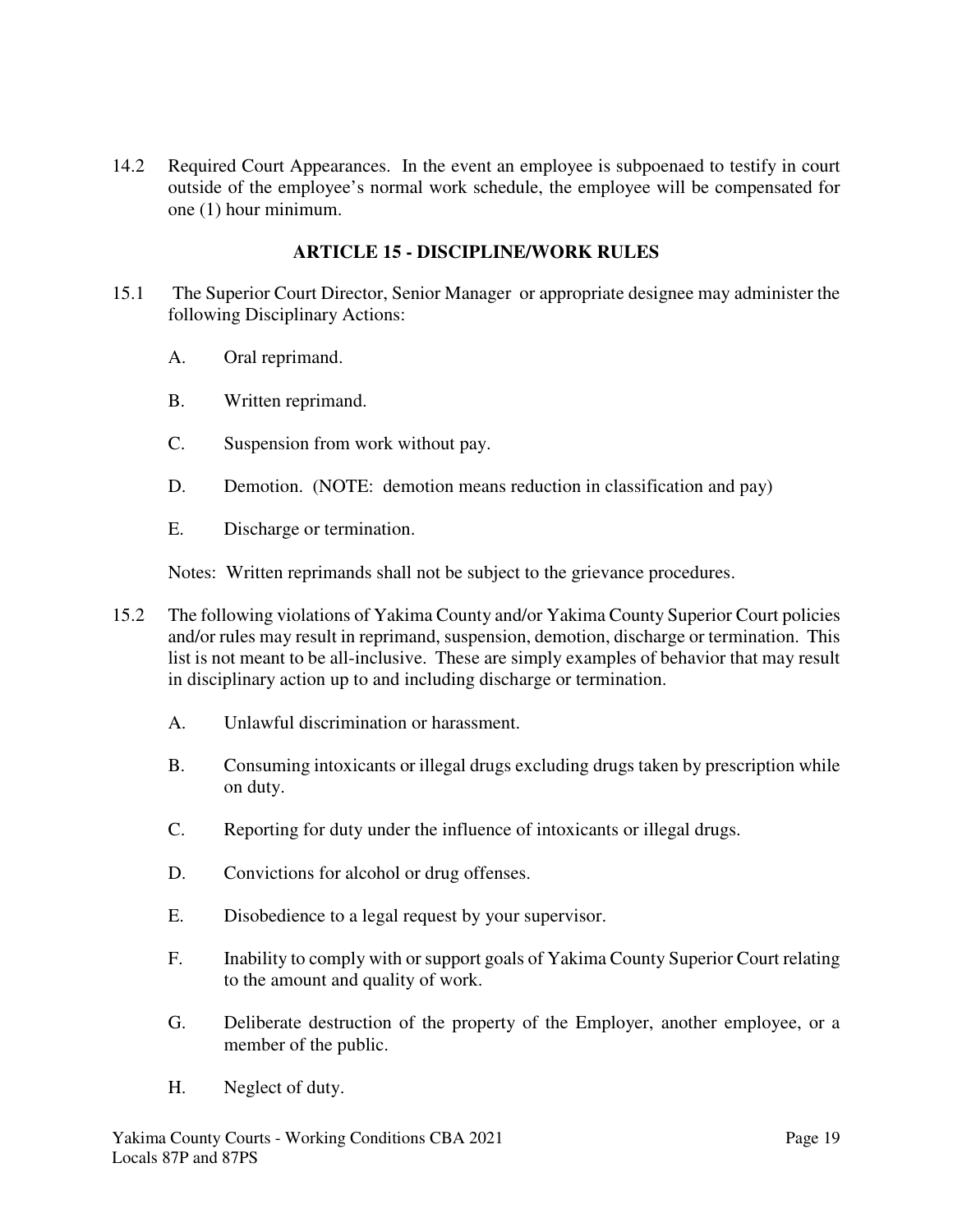- I. Violation of the Court Confidentiality Agreement.
- J. Unexcused discourtesy to the public.
- K. Refusal to comply with Court rules provided that such rules shall be posted in each department where they may be read by all employees.
- L. Disorderly conduct.
- M. Sleeping on duty.
- N. Giving or taking of a bribe of any nature.
- O. Failure to report for duty without a bona fide reason.
- P. Excessive absenteeism for any reason except illness while the employee is receiving sick leave or annual leave or is on approved leave of absence.
- Q. Borrowing or taking tools, equipment, or other property of the court for private or personal use. However, if such property may properly be loaned to members of the public, then it may be loaned to employees who follow the normal checkout procedure.
- R. Misuse of sick leave policies.
- S. Violation of No-Strike clause.
- T. Dishonesty or falsification of official county records.
- U. Abandonment of work post.
- 15.3 **Detention Supervisors Only:** Detention Shift Supervisor Responsibilities, Expectations, and Behavioral Mandates
	- A. Detention Shift Supervisors are held to a higher standard than JCOs and shall carry out their supervisory responsibilities in an efficient, productive, and accountable manner. These duties shall be carried out in a positive and constructive manner, exhibiting complete support for the mission, purpose, goals, and directives of the Employer and administration.
	- B. Detention Shift Supervisors are expected to consistently present the Employer and its services in a positive manner to both the public and the staff. They are required to adhere to directives, policies and procedures, verbal and written, with regard to Juvenile Detention services, including explaining those directives, policies and procedures, verbal and written, to the general public when required and the staff. Supervisors will positively and constructively explain directives, policies and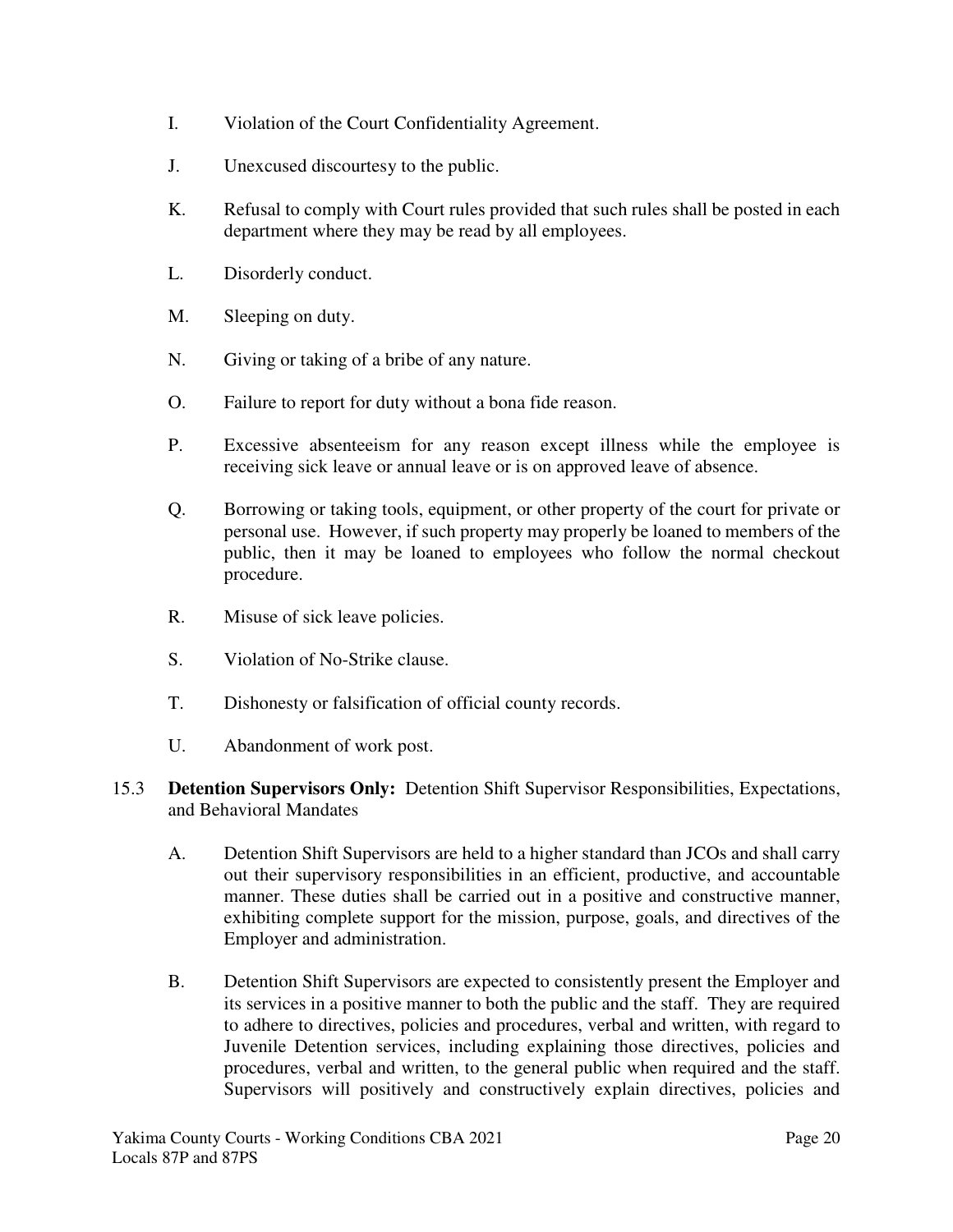procedures to staff and the public, where applicable, in a professional, positive manner, and work collaboratively with other supervisors, detention staff members and administration to find solutions to challenges.

- C. Detention Shift Supervisors will participate in confidential discussions about how resources are to be allocated, and help manage resources in an efficient, effective and productive manner. Disclosure of information which is confidential may result in disciplinary action under the provisions described in this article.
- D. Detention Shift Supervisors will address personnel issues involving detention staff in a pro-active and constructive manner. Supervisors are expected to follow through with personnel actions inclusive of disciplinary action, performance appraisal and other personnel actions regarding staff members consistent with the directives of the Juvenile Detention Manger, Juvenile Probation Manager and Juvenile Court Senior Manager.
- E. Detention Shift Supervisors must conduct themselves as working for the good of the entire organization, and are implementers of policies and directions which are established and communicated by the Juvenile Detention Manager, Juvenile Probation Manager and Juvenile Court Senior Manager.
- F. Detention Shift Supervisors shall act professionally and present any potential questions and/or disagreements they might have regarding policies, procedures and the administration thereof directly to the Juvenile Detention Manager on a confidential basis, or in a group venue designed for those purposes as called for by the Juvenile Detention Manager on a confidential basis. The voicing of questions and/or disagreements with administrative policies, procedures and direction to anyone other than the Juvenile Detention Manager, Juvenile Probation Manager, Juvenile Court Senior Manager and in the presence of subordinate staff members shall constitute insubordination and may subject the individual to disciplinary action under the provisions of this article. Violations and/or refusal to comply with and carry out directives, policies, procedures, whether verbal or written, as established by the Juvenile Detention Manager and other administrative staff may serve as a basis for disciplinary action under the provisions of this article.
- 15.4 The disciplinary action taken depends upon the seriousness of the affected employee's conduct as determined by a Senior Manager or his or her designee and supervisor. The disciplinary actions listed in 15.1 may be implemented without regard to the order indicated above. In other words, the Superior Court Director, Senior Manager or appropriate designee may implement disciplinary action by way of written reprimand coupled with a suspension or it may be determined that the cause is of such a serious nature as to warrant a written reprimand and a suspension. Normally, disciplinary action will be administered in progressive fashion.
- 15.5 The Superior Court Director, Senior Manager or appropriate designee may suspend, discharge or terminate an employee for just cause. The specified charges shall be made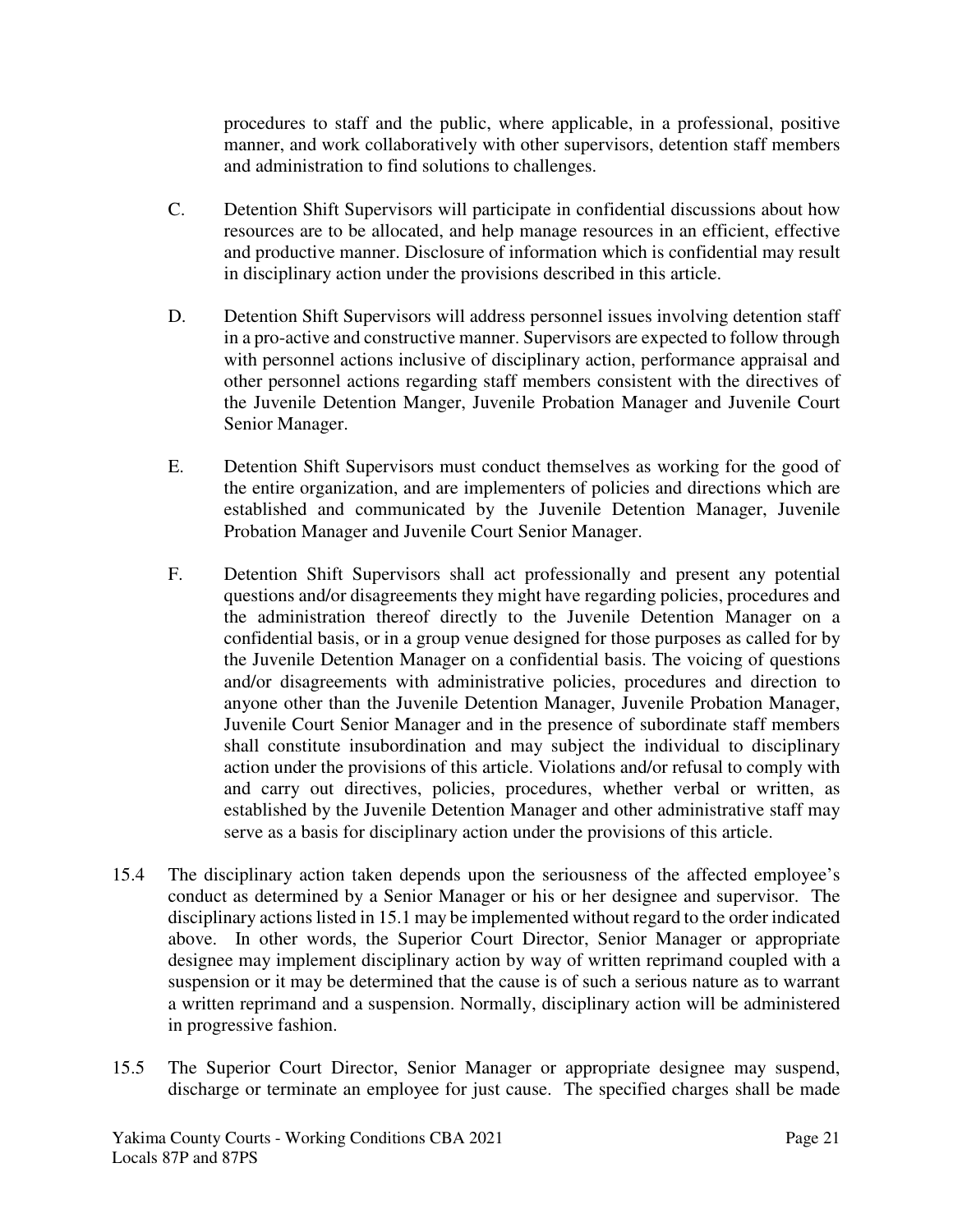available to the employee in writing at the time the action is taken. An employee may not be suspended for more than thirty (30) working days.

- 15.6 When circumstances are such that the retention of the employee will likely result in disruption of Court programs, damage to, or loss of County property, or be injurious to the County employee, fellow employees or the services provided by the County, the Superior Court Director, Senior Manager or appropriate designee may discharge or terminate the employee immediately. In such cases, the specified charges shall be made available to the employee in writing by the court no later than three working days after the action became effective.
- 15.7 Employees shall comply with all existing rules provided the rules are uniformly enforced and provided that reasonable notice has been given of the existence of the rule.
- 15.8 Employees shall be apprised of charges or complaints by a third party which management may consider damaging to the employee's work record. If management initiates formal disciplinary action, not including investigating action in response to third party allegations, specific information in the allegations shall be made available to the employee.
- 15.9 Suspension with pay: At the discretion of the Superior Court Director, Senior Manager or appropriate designee, an employee may be suspended with pay and benefits pending investigation of allegations of misconduct, when the nature of the allegation compromises the ability of the employee to perform his/her duties. Employees on suspension with pay shall receive base salary only. Such suspension is not disciplinary action and shall not be subject to the grievance process. Within seventy-two (72) hours of the beginning of the suspension, the employee shall be notified of the specific work rules, policies, and/or regulations that the employee is alleged to have violated. If the charges are substantiated, disciplinary action will be taken in accordance with the nature of the offense. If the charges are unfounded, the employee will be restored to duty and provided a letter of exoneration.
- 15.10 Employees may request letters of reprimand be removed from files after two years, excluding suspensions, demotions and terminations, provided they were not issued in conjunction with other discipline, and provided that no discipline has been imposed since the letter was issued.

#### **ARTICLE 16 - GRIEVANCE PROCEDURE**

- 16.1 It is the policy of the Yakima County Court to treat all employees in a fair and equitable manner. Each employee of the Yakima County Court will be provided an opportunity to resolve matters that the employee believes are unjust. Grievance procedure forms and instructions are available to each employee from Yakima County Human Resources Department. Employees have the right to present their grievances without fear of reprisal. Employees are strongly encouraged to follow the informal procedure detailed below.
- 16.2 Grievances: Any grievance or dispute which may arise between the parties, concerning the application, meaning or interpretation of this Agreement or the application,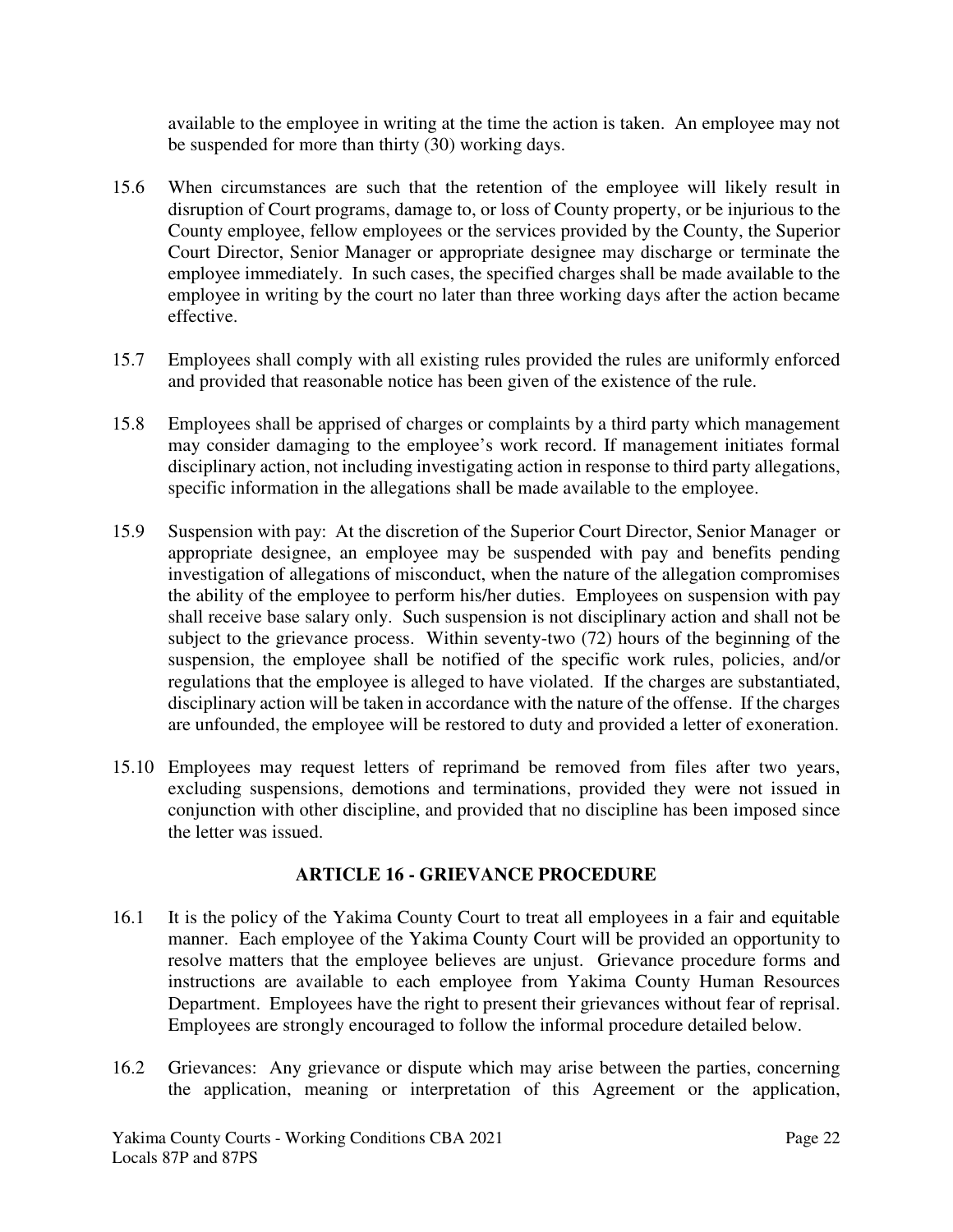interpretation or violation of rules and regulations and core values of Yakima County Courts, shall be settled in the following manner and any grievance settled in any of the steps, including the informal process found in this Article is final and binding. Written reprimands shall not be subject to the grievance procedures. The parties may agree to extend any time limits contained in this Agreement in writing. Both parties agree that they will meet at each step of the grievance procedure, if necessary, in an attempt to reach settlement. Time frames specified in this Article may be waived by mutual agreement of the parties in writing.

Should the employee or Union fail to comply with the prescribed time frames, the grievance is resolved. Should the employer fail to respond within the prescribed time frames, the grievant or Union shall have the right to proceed to the next step.

All settlements reached in accordance with this Article at any step, shall be in writing and signed by the authorized representatives of the Union and employer.

- A. The alleged grievance must contain the following:
	- 1) The specific contract provision violated.
	- 2) The specific action(s) that occurred.
	- 3) The names of the employee(s) affected by the alleged contract violation.
	- 4) When the alleged violation occurred.
	- 5) The remedy sought.
- 16.3 Informal Procedure: Any grievance or dispute which may arise between the parties, including the application, meaning, or interpretation of this Agreement, shall be settled in the following manner.
	- A. Experience suggests that most conflicts and problems that arise in the workplace can be resolved informally, without invoking formal grievance procedures. Employees are encouraged to discuss the issue with the person with whom the problem has arisen. If a satisfactory solution is not forthcoming, the employee should then discuss the matter with their immediate supervisor. If the problem is not settled to the employee's satisfaction, the employee should then put the concerns in writing to the:
		- 1) Detention Manager for Detention employees
		- 2) Senior Manager for all other court units

to facilitate resolution, rather than to file a formal grievance.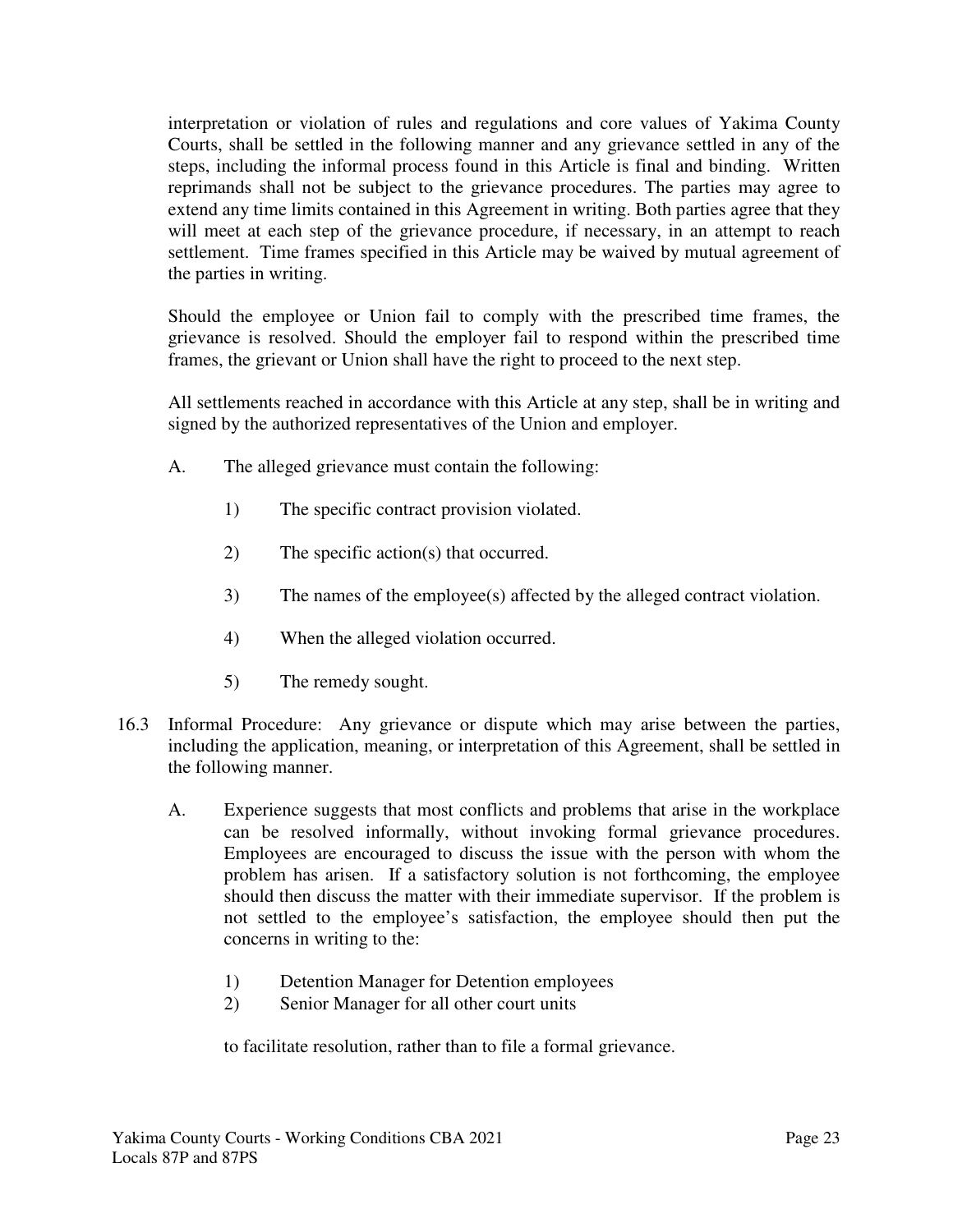- 16.4 Formal Procedures: Occasionally, it is not possible to resolve a problem informally. In such cases, an employee may elect to file a formal grievance. The following steps must be taken in order to file a formal grievance. The timelines must be adhered to in order to preserve the employee's rights under this Article.
	- A. The employee shall present the grievance or dispute in writing within thirty (30) working days of the decision, action, or incident giving rise to the grievance to the appropriate department manager, as follows:
		- 1) Detention Manager for Detention employees.
		- 2) Unit Manager for all other Juvenile Court Employees.

The written grievance shall state the parties involved, the action or decision being contested, any applicable policy, an explanation of why the action or decision is inappropriate, and the remedy sought. The primary involved parties shall receive a copy of the charge. The appropriate department manager (as outlined above) shall respond to the employee in writing within thirty (30) working days.

B. If the grievance is not satisfactorily resolved, the employee shall submit an appeal in writing to the Senior Manager within thirty (30) working days after receiving the response from the supervisor. The Senior Manager shall respond to the employee in writing within thirty (30) working days.

**Detention Supervisors Only:** If the grievance is not satisfactorily resolved, the employee shall submit an appeal in writing to the Juvenile Court Senior Manager within thirty (30) working days after receiving the response from the supervisor. The Juvenile Court Senior Manager shall respond to the employee in writing within thirty (30) working days.

- C. If the grievance is not satisfactorily resolved, the employee shall submit an appeal in writing to the Superior Court Director (or the designee appointed by the Presiding Judge), within thirty (30) working days after receiving the response from the Senior Court Manager. The Superior Court Director (or the designee appointed by the Presiding Judges), shall respond to the employee in writing within thirty (30) working days or within a reasonable period of time.
- D. If the grievance is not satisfactorily resolved, the employee may appeal the matter to the Superior Court Executive Committee via the Superior Court Director.
- E. The Superior Court Executive Committee shall have thirty (30) working days to schedule a hearing date for the matter.
- F. The Committee will conduct a hearing to determine final Findings of Fact and render a decision within 30 working days. The Findings of Fact and Decision are final and binding on the parties.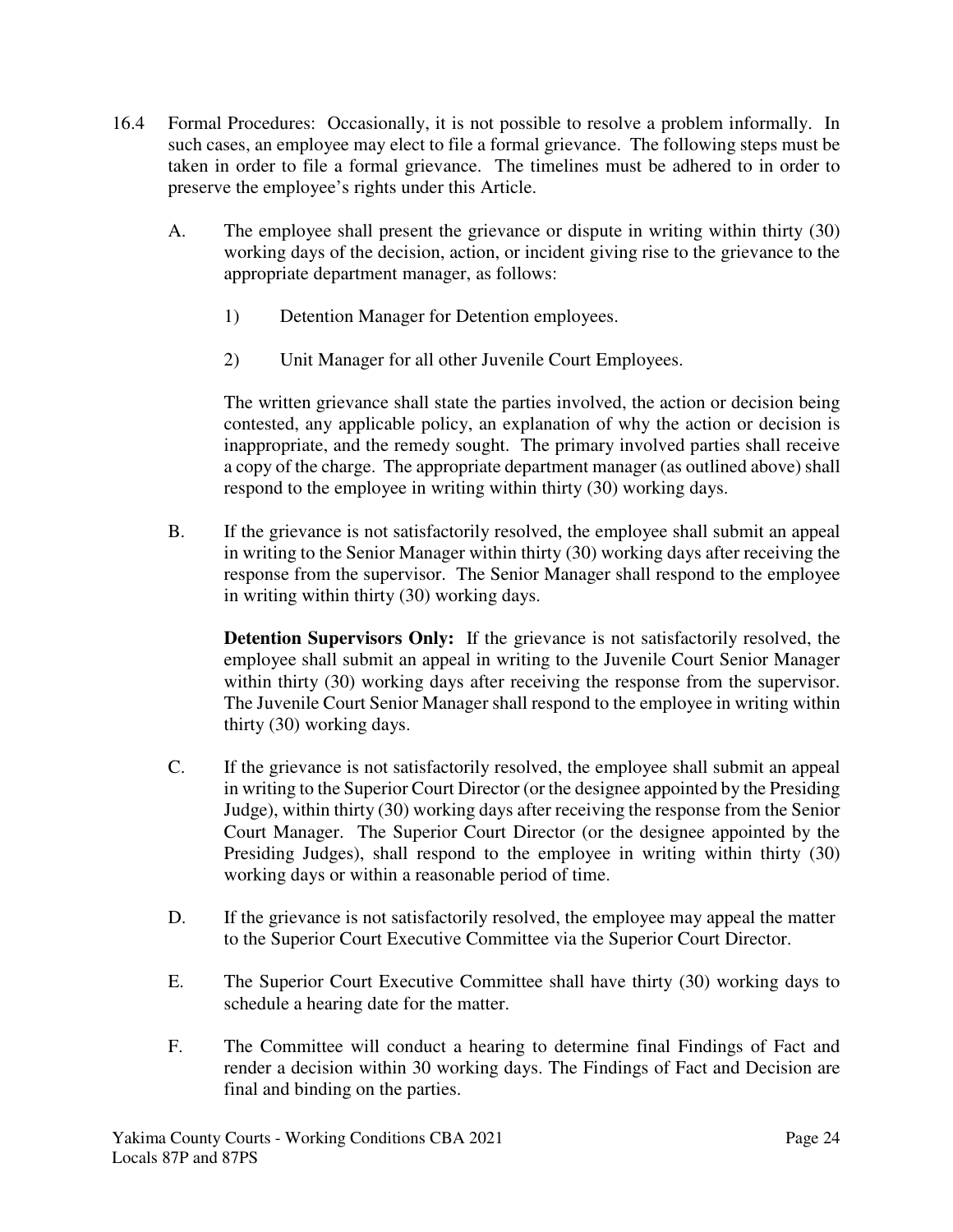- G. Grievant and witnesses that normally would be working during a grievance proceeding will be paid at their regular rate of pay by the employer. This will not include overtime.
- H. The prescribed time limits may be extended by mutual agreement whenever necessary in order for these provisions to be implemented. The interpretation of "days" within this policy is construed to be normal workdays (Monday through Friday) exclusive of official court holidays. Violations of time limits by management will result in a grievance going to the next step. Violations of time limits by employees will result in the grievance being forever waived and lost.

# **ARTICLE 17 - MISCELLANEOUS**

- 17.1 Uniforms and Equipment:
	- A. **Detention Staff Only:** New hires in the payroll period following signature of this CBA by the last signing party shall receive an initial complement of uniforms, including three (3) shirts, three (3) pants, a duty belt and any employer required equipment at no cost to the employee. Employees may only wear employer issued uniforms and use only employer authorized equipment. New employees will purchase their own initial footwear that complies with the department uniform standards. The employer may change or alter uniforms and/or equipment used based on seasonal or departmental changes.
	- B. **Detention Staff Only:** After initial hire, uniform items or equipment that are worn out, damaged or do not meet employer standards, as determined by the employer, will be replaced by the employer at no cost to the employee. Employees will bring damaged or worn out items for employer inspection to determine if items need to be repaired or replaced. All items for repair or replacement of damaged or worn out items shall be requested through the Detention Manager. All responses to requests for repair or replacement shall be in a timely manner-no more than five (5) business days.
	- C. **Detention Staff Only:** Each employee will receive a yearly shoe allowance of \$160.00. Disbursement will occur in the payroll cycle two (2) months following ratification of this document. Thereafter, disbursement will occur yearly in the May 10 paycheck.
	- D. All uniforms, keys, badges and equipment are the property of Yakima County and shall be immediately returned to the Employer upon retirement or separation of employment.
- 17.2 Use of Force: Only Washington State Criminal Justice Training Commission level I use of force accessories tactics and equipment may be used by detention staff. Staff must be trained by a certified defensive tactics instructor before being authorized to use any force.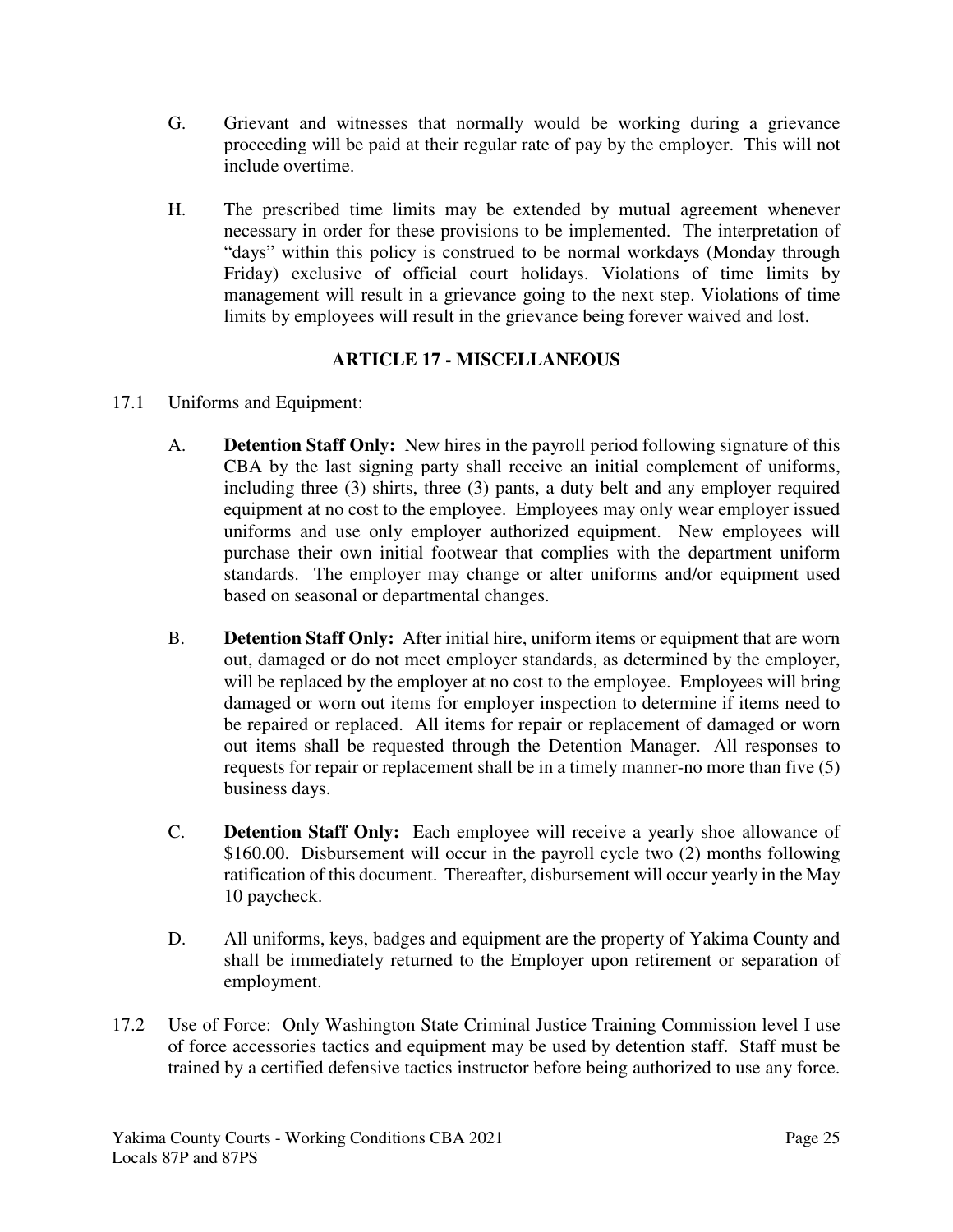Any level II or above use of force accessories, tactics, and equipment is strictly prohibited. Examples of level II include OC spray, batons, night sticks, tasers, etc.

## **ARTICLE 18 - SAVINGS**

18.1 Should any article, section, or portion thereof of this Agreement be held unlawful and unenforceable by any court of competent jurisdiction, such decision of the court shall apply only to the specific article, section or portion thereof directly specified in the decision; upon issuance of such a decision, the parties agree immediately to negotiate for a substitute for the invalidated article, section, or portion thereof.

### **ARTICLE 19 - AMENDMENTS**

19.1 In the event either party desires to amend this Agreement, that party shall notify the other party, in writing, of the desire to so amend. The parties may mutually amend this Agreement, as provided for in Article 4 - Union/Management Relations. The notice shall set out in detail the amendment desired by specifying the exact language of any proposed modification of, or supplement to this Agreement, or the exact language of any provisions proposed to be deleted. The representatives of each party shall meet, within a reasonable time after such notice is given, for the purpose of negotiating with regard to such proposed amendment. Neither party is required during the term of this Agreement to agree to a change in this Agreement.

#### **ARTICLE 20 - ENTIRE AGREEMENT**

20.1 This document shall constitute the complete working conditions agreement by and between the parties and no other agreement and/or understandings, written or otherwise, prior to the signing of this Agreement shall be binding on the parties.

# **ARTICLE 21 - DURATION**

- 21.1 This Agreement shall be effective as of the first day following signature by both parties, and shall remain in full force and effect until December 31, 2021.
- 21.2 The terms and conditions of this Agreement shall remain in effect during the negotiation process and/or mediation; provided, however, if the parties are at an impasse, then either party may terminate this Agreement by written notice to the other party. It is understood and agreed that all expenditures contemplated within this Agreement must first meet all requirements and procedures pursuant to Washington State and/or Federal Statutory Laws as well as other pertinent underlying contracts, *i.e.,* insurance contracts, etcetera.

*[Signature page follows.]*